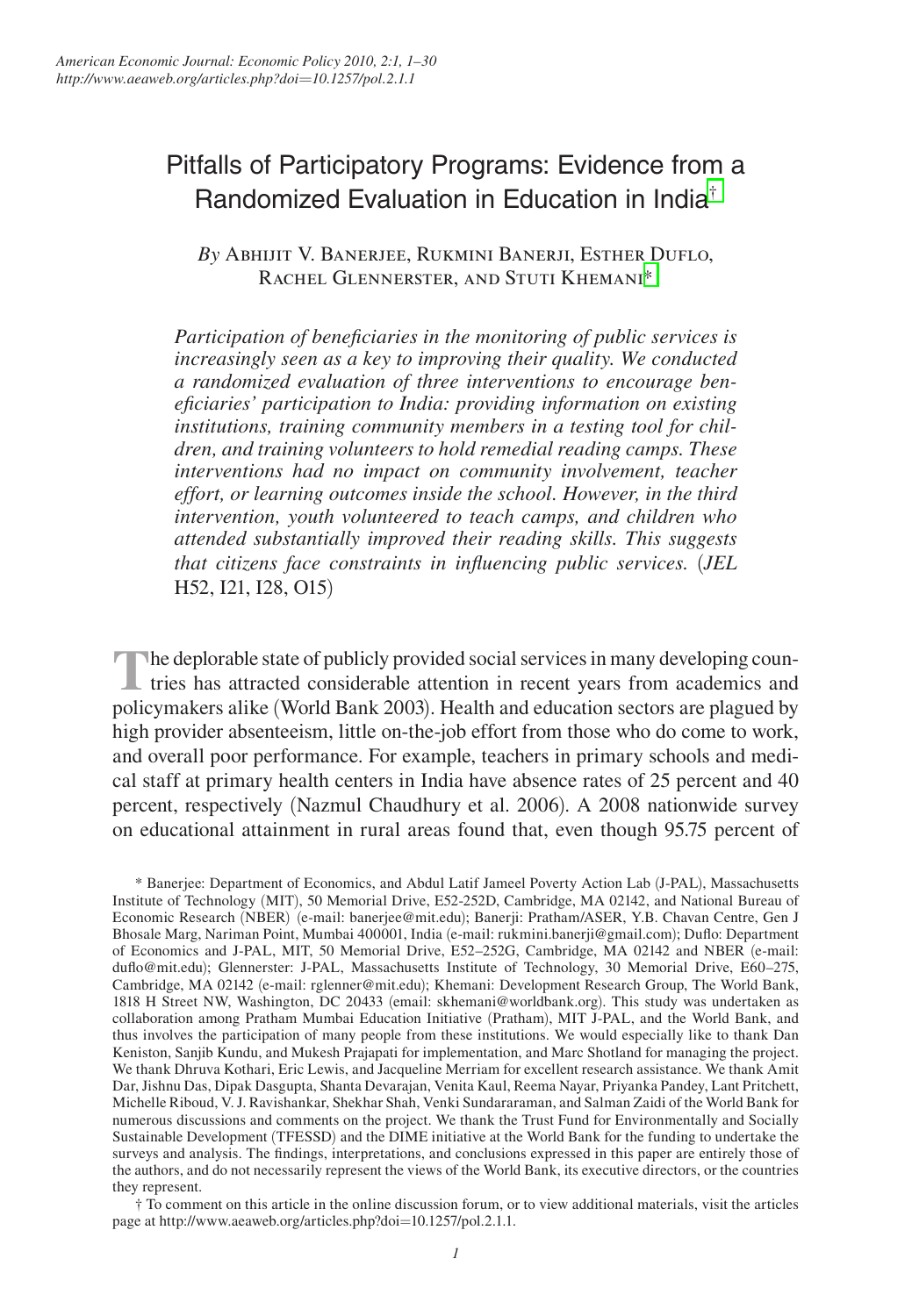children aged 6–14 years old are enrolled in school, many do not learn much. By grade 5 in rural India, only 56 percent of children can read a simple story (grade 2 level), and 19 percent cannot read beyond a word (Pratham Organization 2009). In Uttar Pradesh, the state where we conducted this study, only 43.5 percent of the grade 5 children could read a simple story.

Inadequate funding does not appear to be the only reason for the systems' poor performances. The Annual Status of Education Report (ASER) shows that some of the other relatively poor states in India (Madhya Pradesh, Himachal Pradesh, and Chattisgarh) have shown tremendous progress in educational outcomes, despite relatively low funding. For example, in the state of Chattisgarh, between 2007 and 2008, there was an increase of over 25 percentage points in children's reading ability and basic ability to do simple arithmetic operations in primary grades. While there has not been much rigorous research to understand the cause of these improvements, it is plausible that they can be attributed to a change in the motivation of all the stakeholders, rather than to a significant change in funding.

In fact, randomized evaluations have found little evidence that more resources on their own, with no changes to the way education is delivered, can improve test scores.<sup>1</sup> In contrast, studies have found improvements in outcomes when modest incentives have been given to teachers (see, e.g., Duflo, Rema Hanna, and Stephen Ryan 2008, and Karthik Muralidharan and Venkatesh Sundararaman 2006). 2 However, these incentives were implemented by a nongovernmental organization (NGO). When government bureaucrats implemented them, the incentives were ineffectual. For example, in Kenya, teacher incentives implemented by head teachers had no impact, because teachers received the bonus irrespective of their real presence (Michael Kremer and Daniel Chen 2002). In India, a reform that was meant to link government nurses' pay to their attendance was initially very effective, but it failed to have any impact after the local bureaucracy started providing official excuses for most of the nurses' absences (Banerjee, Duflo, and Glennerster 2008).

The belief that central administration may often have neither the incentive nor the ability to monitor civil servants has led development practitioners to believe that the involvement of beneficiaries is essential to make services work for poor people. Since beneficiaries have the necessary information to monitor the providers, and the incentives to demand good quality service, giving them more control (e.g., to punish or reward civil servants, or at least to provide input in this process), their participation should help improve the quality of public services. International aid agencies such as The World Bank not only advocate such policy initiatives (World Bank 2003), but also increasingly require development projects they fund to include "beneficiary participation" components, such as the constitution of users' committees, parent-teacher associations, and the mobilization of beneficiaries to participate in those components.

<sup>&</sup>lt;sup>1</sup> For example, Paul Glewwe, Kremer, and Sylvie Moulin (2007) find no impact from textbooks, Glewwe, Kremer, Moulin and Eric Zitzewitz (2004) find no impact from flip charts, and Banerjee et al. (2002) find no impact from additional teachers in India. For discussion and more references, see Glewwe and Kremer (2006).

<sup>&</sup>lt;sup>2</sup> See, on the other hand, Glewwe, Nauman Ilias, and Kremer (2003) for a cautionary tale on multitasking by teachers even when incentives are properly implemented.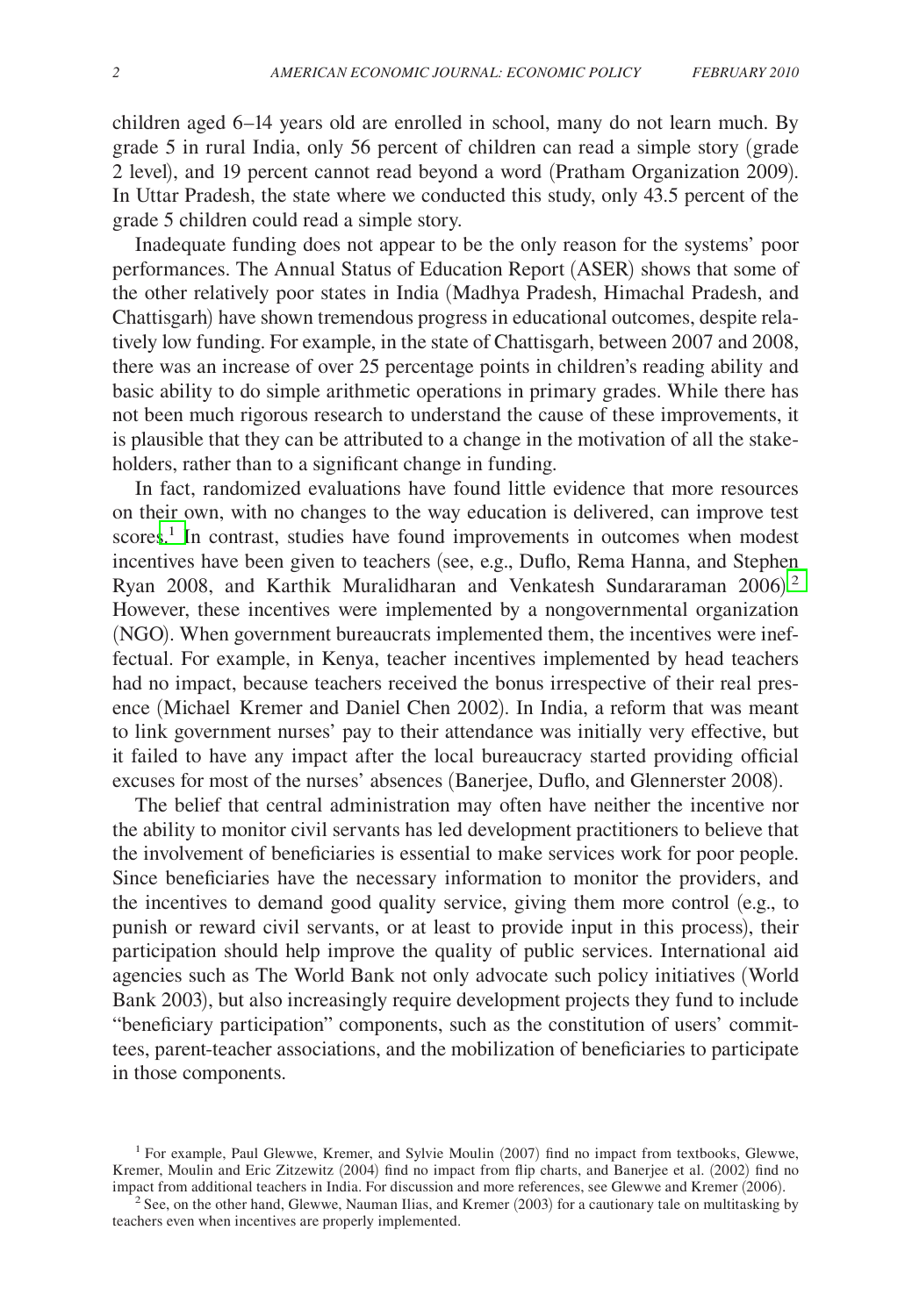Despite this enthusiasm, whether such policies, and the external interventions to support them, actually affect the exercise of control by beneficiaries, and whether this exercise can improve public services, remain largely open empirical questions. Evaluations of such efforts have produced mixed results. Martina Björkman and Jakob Svensson (2009) find very strong positive effects of NGO-led efforts to inform and mobilize communities on the quality of health facilities. In contrast, Benjamin A. Olken (2005) finds that increasing beneficiary attendance at meetings does not reduce corruption in road projects, although providing anonymous comment forms through school children does. Kremer and Christel Vermeersch (2005) find no effect of empowering school committees in Kenya, but Duflo, Pascaline Dupas and Kremer (2007) find that giving those committees resources to hire local teachers resulted in higher test scores, and training them in their monitoring role enhanced this effect. These contrasting results suggest that the details of both the setting and the way citizens are given a chance to participate in the process are crucial in predicting whether or not such interventions could work. To shed more light on this issue, a team led by Pratham, India's largest education NGO, and involving researchers from the World Bank and Abdul Latif Jameel Poverty Action Lab (J-PAL) at the Massachusetts Institute of Technology (MIT), designed and implemented a randomized evaluation in Uttar Pradesh (UP), India's most populous state, where three interventions designed to foster community participations were evaluated and compared.

India promotes beneficiary control through the government's current flagship program on elementary education, the Sarva Shiksha Abhiyan (SSA). This program, under which the federal government contributed 65 percent of the educational budget in UP in the 2007–2008 school year (Rs. 22,374 million or US \$559 million), gives a prominent role to the Village Education Committees (VECs). The VEC body, consisting of three parents, the head-teacher of the village school, and the head of the village government, is meant to be the key intermediary between the village and the district educational authorities. In principle, it is empowered to monitor teachers (and report the results to the administration) and to request extra resources. However, by 2005, more than four years after SSA was launched, the prima facie evidence suggests that the VEC structure was not being used effectively in UP. A survey of children, parents, and teachers in 280 villages in that district found that while most villages did have a VEC, very few parents knew of its existence, in some cases even when they were supposed to be members of it. VEC members were also unaware of the most important responsibilities that they had been assigned under the SSA—the hiring of additional teachers, allocation of school resources, and monitoring of performance. At the same time, the state of education in these villages bordered on the disastrous. Fifteen percent of children age 7 to 14 could not recognize a letter. Only 39 percent of those children could read and understand a simple story (on grade 1 level). Thirty-eight percent could not recognize numbers. Yet, parents, teachers, and VEC members were often unaware of the scale of the problem and tended to overestimate what children in the village really knew (Banerjee et al. 2006).

The interventions that Pratham implemented were designed after several months of a pilot study in the area. There was a conscious attempt to be sensitive to the specificities of the local environment (in particular the constraints and opportunities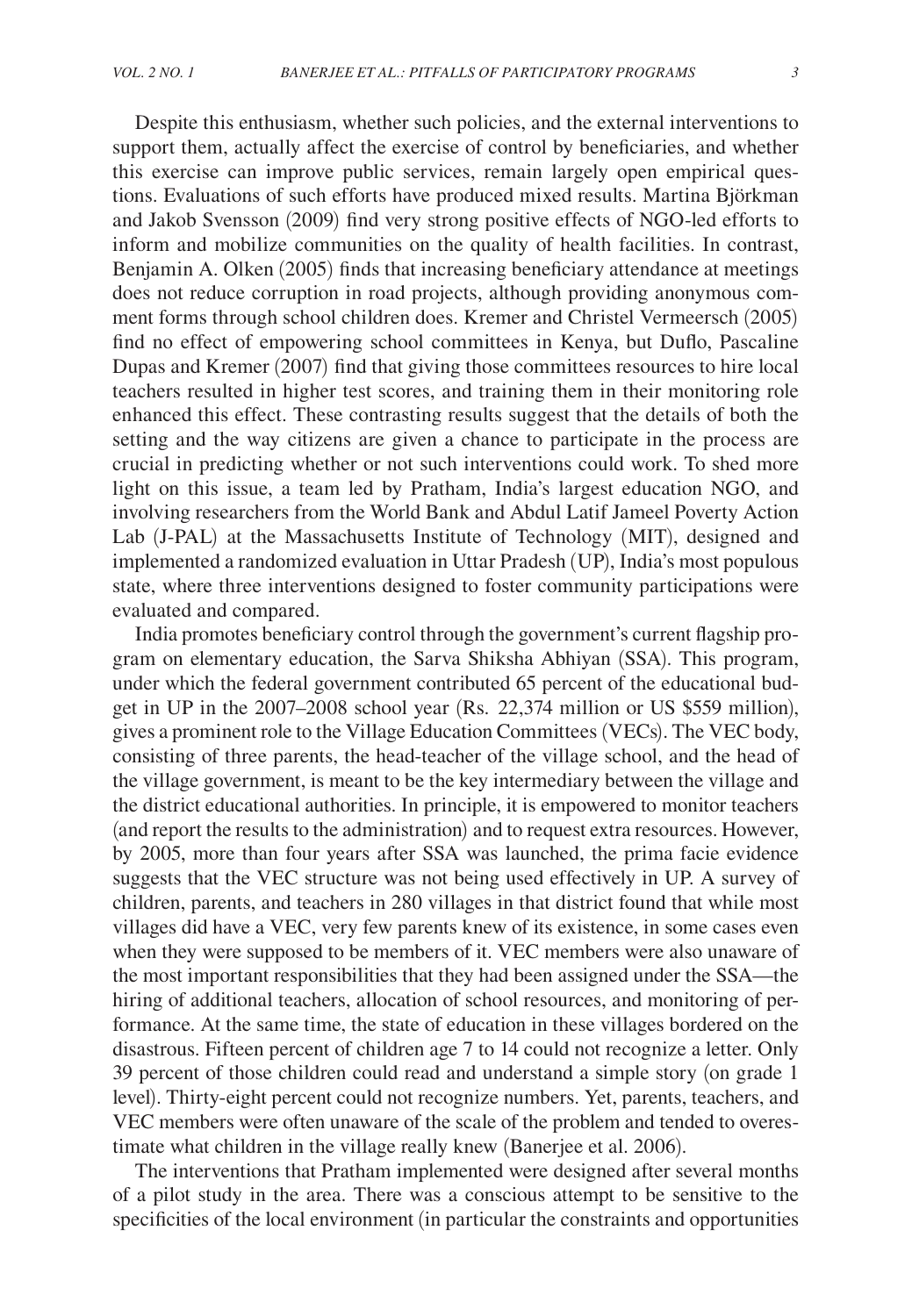resulting from the existing policies of the state government), to follow the available best practice guidelines for community engagement (World Bank 1996, 2003), and to streamline the design to enhance replicability and external validity. The interventions were designed in increasing order of complexity to test the following hypotheses:

- Citizens' awareness of what they are entitled to and how they are able to intervene is a significant constraint on participatory action (Rob Jenkins and Anne Marie Goetz 1999; Goetz and Jenkins 2001; Samuel Paul 1987) so providing that information to them is a sufficient (and inexpensive) way to foster more involvement.
- To be able to participate effectively, citizens must also be able to regularly monitor the outcomes (in this case, learning), implying that providing them with tools to measure learning can improve participation and effectiveness.
- Citizens are unlikely to participate in collective action unless there is a concrete course of action available (possibly outside the school system).

All three interventions shared a basic structure. Pratham activists spent several days facilitating small group discussions in each of the village's neighborhoods or hamlets, and inviting those neighborhood groups to a large village-wide meeting attended by teachers and members of the village administration. In the first and simplest of the three interventions, Pratham teams facilitated the meeting, got discussions going, and encouraged village administrators to share information about the structure and organization of local service delivery, especially the role and activities of the VECs. After the meetings, Pratham activists distributed pamphlets that described the various roles and responsibilities of VEC members and training of individual VEC members. The second treatment also provided this information and, in addition, the teams trained community members to administer a simple reading test for children, and invited them to create "report cards" on the status of enrollment and learning in their village. In each neighborhood, volunteers were trained to understand and administer a literacy test to children, record scores and enrollment status, and prepare a neighborhood report card using these data. The volunteers presented the various neighborhood report cards at the village-wide meeting during which a village report card was generated and discussed. The third intervention started with the Pratham team conducting the second treatment in the village, then recruiting one or more volunteers per village, and giving them a week's training in a pedagogical technique for teaching basic reading skills developed and used by Pratham throughout India. These trained volunteers then held reading camps in the villages. The typical "reading course" lasted two to three months, with classes held every day outside of school. This intervention offered committed individuals the opportunity and the competence needed to directly improve learning among children.

The results from the evaluation show that none of the three intervention methods managed to significantly increase involvement in the public schools by any of the players (the parents, the VEC, the teacher), nor did they improve school performance (attendance of children, attendance of teachers or community participation in schools). This is not because the mobilization entirely failed. In fact, the meetings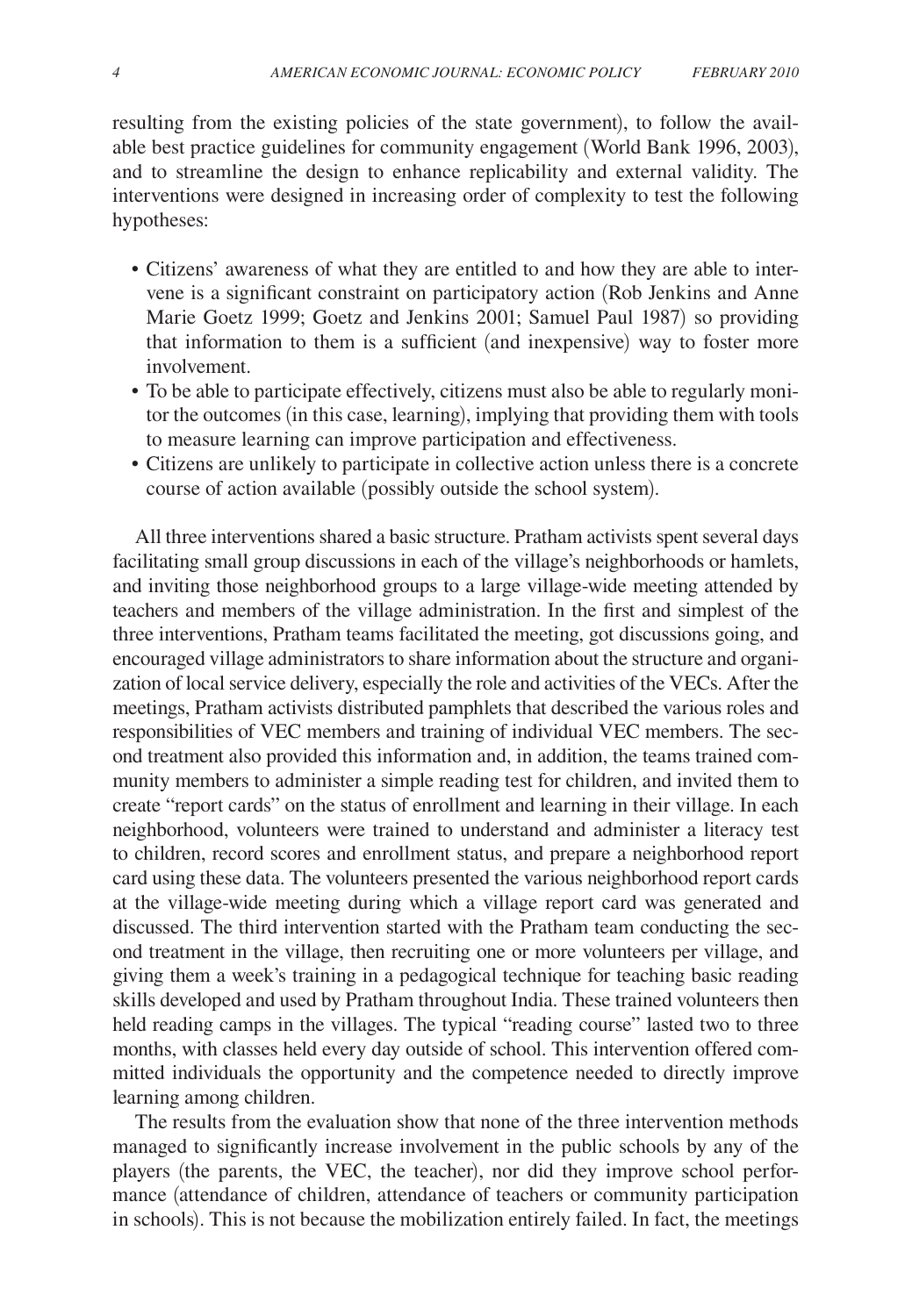<span id="page-4-0"></span>organized by Pratham were well attended (on average more than 100 people attended from a village of 360 households), and the third intervention resulted in both a large volunteer mobilization and a strong response by the parents outside the school system, with more than 400 reading camps held across 55 villages, reaching, on average, more than 130 children per village. Furthermore, the results from the third intervention also demonstrate that teaching these children how to read is not an impossibly difficult task. After a year, we see evidence of substantial progress for the children who attended the camps. For example, our instrumental variables estimate suggests that the average child who could not read anything at baseline and attended the camp was 60 percentage points more likely to decipher letters after a year than a comparable child in a control village.

These results suggest that, in the UP context, providing information on the status of education and the institutions of participation *alone* is not sufficient to encourage beneficiary involvement in public schools. This may be specific to the Indian schooling bureaucracy. Parents may be too pessimistic about their ability to influence the system even if they are willing to take an active role, or parents may not be able to coordinate to exercise enough pressure to influence the system. Nevertheless, the results do suggest that some caution is warranted when recommending standard beneficiary control approaches. It is also possible that the actual process of constituting the beneficiary control groups like the VEC, its composition, roles and responsibilities, and statutory powers need to be looked at carefully, both in concept and in practice. On the positive side, the results also suggest that, even in this context, information combined with the offer of a direct channel of action can result in collective action and improve outcomes. This suggests that there exists a desire to improve educational status among parents and villagers. The experience in this study provides evidence of interesting possibilities. In the UP context there seemed to be a greater willingness of individuals to help improve the situation for other individuals (via volunteer teaching) rather than collective action to improve institutions and systems.

The remaining sections of this paper proceed as follows. In Section I, we describe the evaluation design. In Section II, we describe the institutional context of participatory action, emphasizing the nature of the SSA model. In Section III, we present the interventions that are evaluated. In Section IV, we present the results, and we conclude in Section V.

# **I. Data Collection and Empirical Approach**

# A. *Data Collection*

The evaluation took place in 280 villages in the Jaunpur district in the state of UP, India. The state of UP is the most populous state in India with a larger population than Mexico (166 million inhabitants according to the 2001 census). It is also among the five worst performing states in terms of basic literacy. Jaunpur district was chosen in part because it is close to the state average in terms of literacy, and because it was one of the districts where Pratham was not already working at the time. Districts in India are divided into administrative blocks. In each block, on average, there are about 100 villages. Four of these blocks were randomly selected to participate in the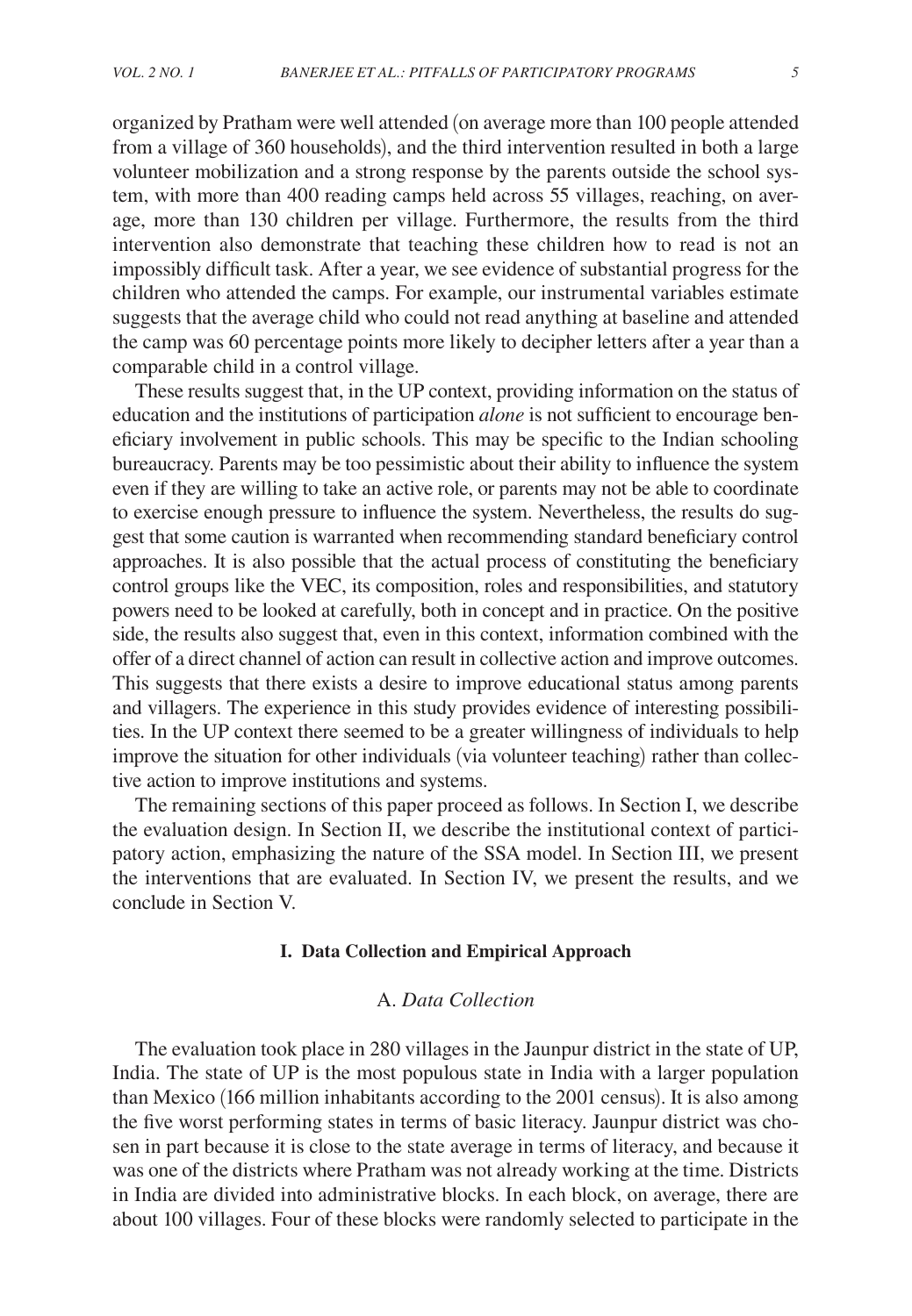study, and the study villages were then randomly selected within each block. The survey and the study are thus representative of Jaunpur district (and its 3.9 million population) as a whole.

In both treatment and comparison villages, a baseline survey was conducted in March and April 2005, and the endline survey took place in March and April 2006. The surveys included a detailed dataset on 10 randomly selected households per village; a dataset on reading and math outcomes for all children aged 7 to 14 (at the time of the baseline) in 30 randomly selected households in the villages; datasets of headmasters of government primary schools and all VEC members; data on school infrastructure and functioning; and an average of 6.7 observations for each school on teacher presence obtained during random, unannounced visits during school hours. Every survey was conducted at least twice, so each dataset has a panel structure.

The surveys were designed to gather detailed information on the state of education from parents, headmasters, and VEC members. The household assessed awareness of and involvement in education by asking questions like "do you think your child can read a paragraph?," and "what specific education-related issues were discussed at the Gram Sabha?" Headmasters were asked about student achievement, school resources, and perception of education through questions such as "How much money did the state government give your school for routine maintenance last year?," and "How many students are retained every year due to insufficient learning level?" The survey of VEC members examined awareness of VEC responsibilities and the education situation in the village, and asked questions such as "what are the responsibilities of the VEC?," and "what activities has the VEC undertaken in the last year?" Random unannounced visits checked whether the school was open, whether the teachers were present and teaching, and what the children were doing.

The data on student learning outcomes were collected using a simple tool developed by Pratham. This tool has also been used extensively since 2005 for their annual flagship report, ASER.<sup>3</sup> For reading evaluations, testers asked children to read a simple paragraph in Hindi (UP's language). If they could read the paragraph, the tester moved up to a longer and more complex story. If the child could not read the paragraph, the tester quickly switched to a panel with a few single words on it. If the child struggled to read the words on the panel, the tester showed a panel with several letters and asked the child to identify them. A similar approach is used for math, with the levels in the math case starting from the ability to recognize numbers, moving up to the ability of performing subtractions, and, finally, divisions.

The final sample for the baseline survey consists of 2,800 households, 316 schools, 17,533 children (ages 7–14) tested in reading and math, and 1,029 VEC member interviews from the 280 villages. In the endline survey, 17,419 children were tested, a sample that includes all but 716 of the children in the baseline and, thus, very little attrition from the baseline survey (the attrition is evenly spread across the various treatment and control groups). An additional group of 2,131 children who recently turned seven years old were added to the sample at endline (this group is not included in most of the analysis that follows since we have no baseline for them).

<sup>&</sup>lt;sup>3</sup> In subsequent years, a similar tool has been used in UP government programs for measuring basic learning in primary grades.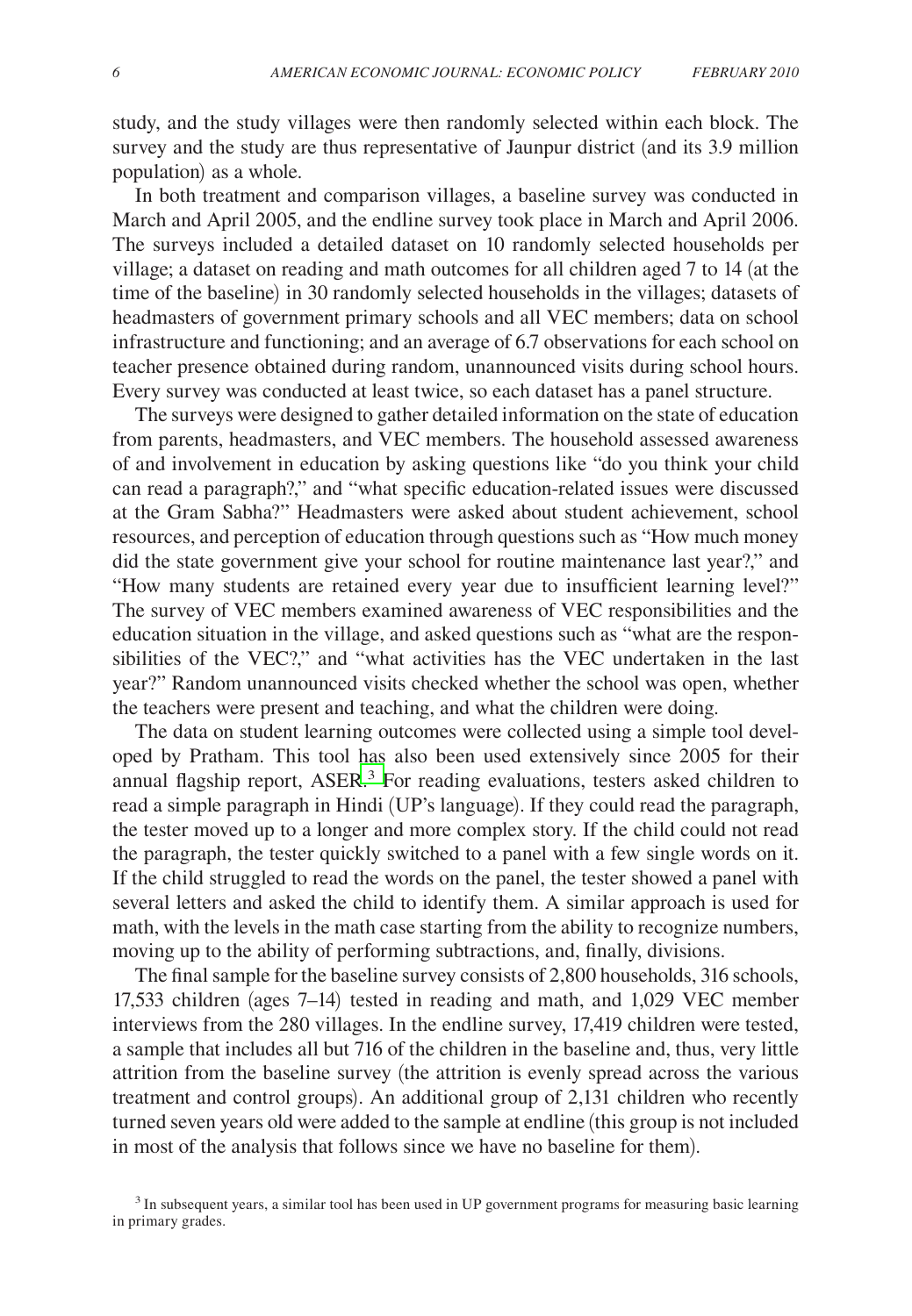<span id="page-6-0"></span>Baseline data broken down by treatment group (shown in the Web Appendix) confirms that there are no systematic differences between treatment and comparison groups or between the different treatment groups.4 Baseline household characteristics also remain similar within subgroups divided by the children's initial ability to read.<sup>5</sup>

# B. *Empirical Strategy*

*Intermediate Outcomes*.—Given the randomization, the basic empirical strategy is fairly straightforward. First, we group each outcome into "families" of related variables (each family corresponds to a panel in our regression tables). We then regress the endline measure of each outcome in that family on an indicator for each treatment group (the control group is the omitted category) and baseline measures for each of the outcomes in the family, i.e.,

(1) 
$$
y_{ijk} = \alpha + \beta_{1k} T_1 + \beta_{2k} T_2 + \beta_{3k} T_3 + X \gamma_k + \varepsilon_{ijk},
$$

where *i* indexes the households, *j* indexes the village, *k* indexes the outcome, and *X* are the baseline values for all the outcomes in the family. The standard errors are clustered at the village level (using White standard errors) to reflect the fact that the treatments were implemented at that level. We also run a specification where we pool all the treatments together.

The only empirical difficulty is that there are a large number of outcomes that could have been affected by the interventions. This embarrassment of richness means that there is a danger of "cherry picking"—emphasizing the results that show large effects. To solve this problem, we present results on all of the outcomes on which we collected data, and, for each family of outcomes, we follow Jeffrey R. Kling, Jeffrey B. Liebman, and Lawrence F. Katz (2007), and calculate the average standardized effect over the family of outcomes. For a family with *K* different outcomes, each indexed Liebman, and Lawrence F. Katz  $(2007)$ , and<br>over the family of outcomes. For a family<br>by k, the average effect of treatment 1,  $\hat{\beta}_1$  $\beta_1$ , is, for example, calculated as<br>  $\begin{bmatrix} 1 & \sqrt{6} \\ 0 & \sqrt{6} \\ 0 & 1 \end{bmatrix}$ 

$$
\widehat{\beta_1} = \frac{1}{k} \sum_{k=1}^{K} \frac{\widehat{\beta_{1k}}}{\widehat{\sigma_{1k}}},
$$

 $\widehat{\beta}_1 = \frac{1}{k} \sum_{k=1}^{\infty} \frac{\beta_{1k}}{\widehat{\sigma}_{1k}}$ ,<br>where  $\widehat{\sigma}_{1k}$  is the standard deviation of the control group for outcome *k*. The other average effects are calculated in a similar way. The standard errors account for the

<sup>4</sup> Of the 88 characteristics presented in the tables in the Appendix, only 3 were found to have statistically significant differences at the 5 percent level between the groups—i.e., somewhat less than would be predicted by chance. The three diferences were the number of seats in the classroom (where treatments 1 and 3 had slightly more than control), the number of parents who saw education as a problem (where families in treatment villages were slightly less likely to say that education was a problem), and the distance between parents' beliefs about what their children could do and reality. As a family, school facilities were not better in treatment than con

<sup>&</sup>lt;sup>5</sup> We have checked the balance by running the household level on the treatment variables within each category (detailed results omitted to save space). We found that 10 percent of the regression show a significant difference between 1 treatment group and the control at the 5 percent level, including 46 percent in a "positive" direction and 54 percent in a "negative" direction. Thus, it seems that while there are a bit too many cases in which a baseline variable is significantly correlated with a treatment status, they are not at risk of biasing our results in one direction or the other.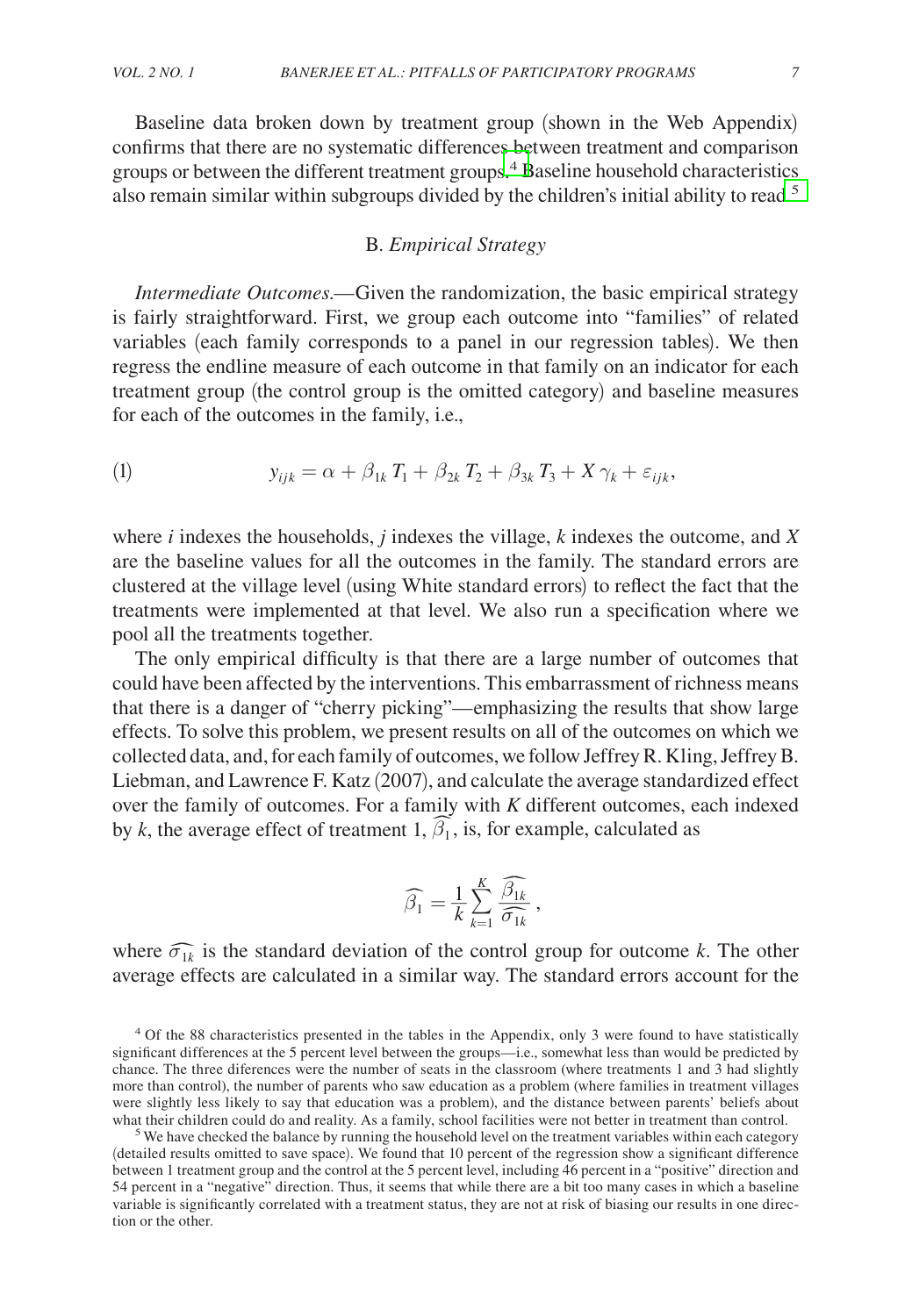<span id="page-7-0"></span>correlation among the coefficients for all the outcomes in one family (the system is estimated by the seemingly unrelated regressions model, and the matrix of variancecovariance of the system is used to compute the standard error of the estimate).

The families of intermediate outcomes we consider are what VEC members know about their role (Table 1, panel A); VEC activism (Table 1, panels B and D); what VEC members know about the education situation in the village (Table 1, panel C); parental awareness and involvement with the school (Table 2, panels A and B); parental knowledge about the education situation in the village (Table 2, panel C); the priority given to education in village discussions (Table 2, panel D); school resources (in the Web Appendix), and student educational status (Table 3).

*Learning*.—Learning is obviously the main outcome of interest. Pratham classifies the reading level into five groups:

- cannot read at all,
- can read letters.
- can read individual words,
- can read a short paragraph, and
- can read (and understand) a story.

While testing the children's ability to read letters is a simple decoding exercise, testing their ability to read a story requires that the tester have some understanding of the story and some fluency. Testing the reading of a word or paragraph is in between, requiring the ability to combine letters, but little or no understanding. We therefore group paragraphs and words into a single category. Since the intervention was designed to bring children to a superior level of reading, we then look at how the interventions affect the proportion of children who, having started at a given level, end up reading at least at a given level. For example, we restrict the sample to children who are not able read anything at baseline, and look at the effect of each intervention on the proportion of these children who can read at least letters, at least words or a paragraph, or a story by the endline. Thus, a child who can read a story at the endline gets a 1 for the "letter," "word or paragraph," and "story" levels. We then estimate equation (1) for the three outcomes, for all the subsamples.

The mathematics test is designed similarly, with children grouped into the following levels: cannot recognize numbers, can recognize numbers, can do simple numerical subtraction problems (two digits with borrowing, a problem children are expected to do in grade 1 according to UP textbooks), and can do simple division (three digits divided by one digit).

# **II. The Context: The Sarva Shiksha Abhiyan Model of Participatory Action in Education**

# A. *Policy*

The VECs are conceived of as the primary channel of participatory action under the SSA, which is the central initiative of the Indian central government toward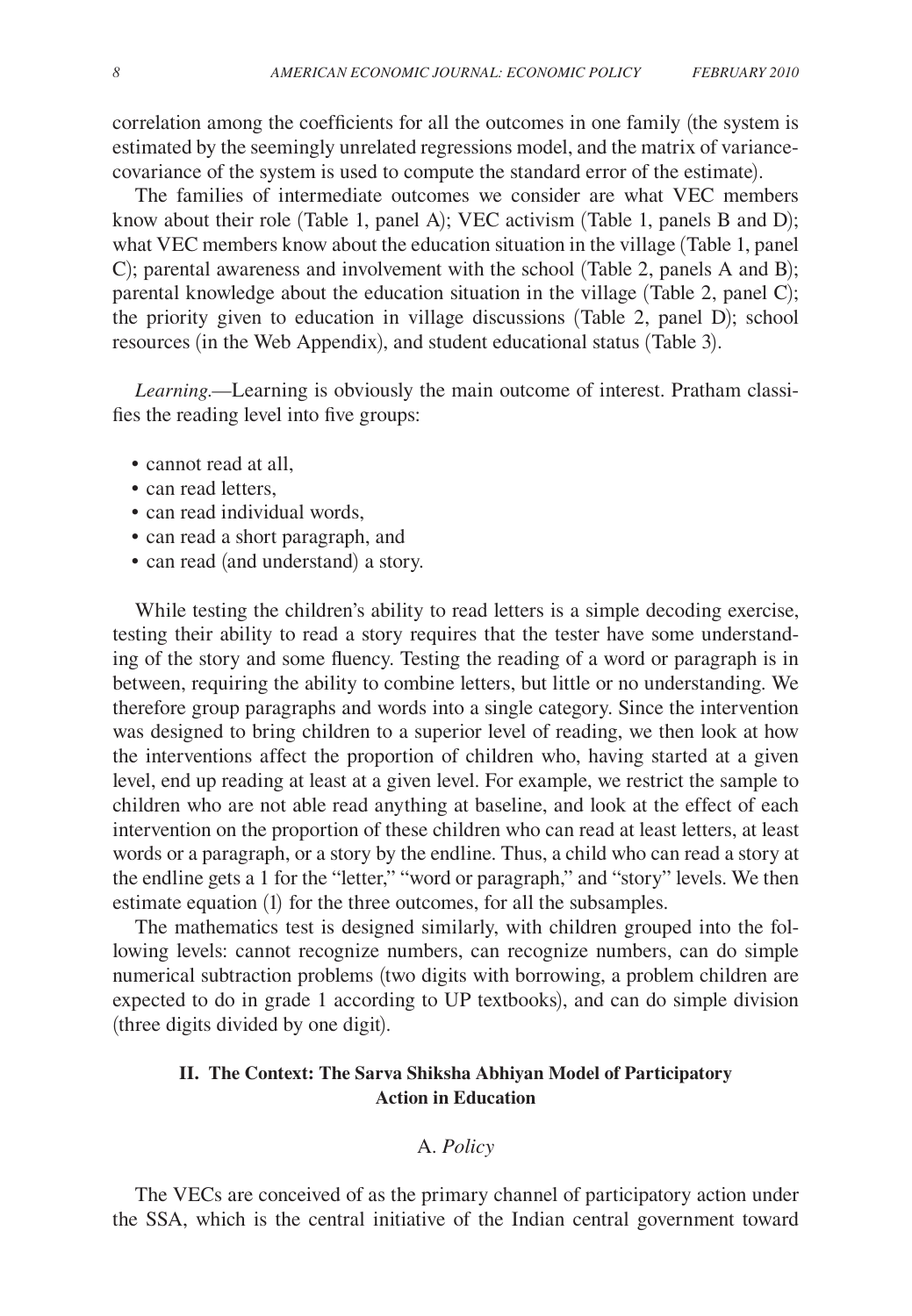|                                                                                                | <b>Baseline</b>  |                         | Endline<br>comparison | OLS: Impact of treatment in endline |                       |                                                      |                       |          |  |  |
|------------------------------------------------------------------------------------------------|------------------|-------------------------|-----------------------|-------------------------------------|-----------------------|------------------------------------------------------|-----------------------|----------|--|--|
|                                                                                                | Mean<br>(1)      | $\boldsymbol{N}$<br>(2) | Group mean<br>(3)     | (4)                                 | (5)                   | Treatment 1 Treatment 2 Treatment 3 treatment<br>(6) | Any<br>(7)            | N<br>(8) |  |  |
| Panel A. Dependent variables-VEC members information about their role                          |                  |                         |                       |                                     |                       |                                                      |                       |          |  |  |
| Mentioned that they are<br>in the VEC unprompted                                               | 0.383<br>(0.024) | 248                     | 0.247<br>(0.038)      | 0.084<br>(0.060)                    | 0.083<br>(0.061)      | 0.030<br>(0.058)                                     | 0.066<br>(0.046)      | 237      |  |  |
| Mentioned that they are in<br>the VEC when prompted                                            | 0.753<br>(0.020) | 248                     | 0.602<br>(0.044)      | 0.065<br>(0.067)                    | 0.095<br>(0.061)      | 0.047<br>(0.064)                                     | 0.070<br>(0.051)      | 237      |  |  |
| Had heard of SSA                                                                               | 0.258<br>(0.018) | 248                     | 0.209<br>(0.033)      | 0.101<br>(0.056)                    | 0.062<br>(0.053)      | 0.065<br>(0.058)                                     | 0.075<br>(0.042)      | 237      |  |  |
| Knew that their school can<br>receive money from SSA                                           | 0.210<br>(0.017) | 248                     | 0.179<br>(0.033)      | $0.119**$<br>(0.056)                | 0.048<br>(0.049)      | 0.072<br>(0.057)                                     | 0.078<br>(0.041)      | 237      |  |  |
| Had received VEC training                                                                      | 0.132<br>(0.016) | 248                     | 0.046<br>(0.020)      | $0.118***$<br>(0.042)               | $0.135***$<br>(0.044) | $0.148***$<br>(0.041)                                | $0.134***$<br>(0.030) | 237      |  |  |
| Average over family of<br>outcomes (in SD)                                                     |                  |                         |                       | $0.387***$<br>(0.138)               | $0.345***$<br>(0.125) | $0.320**$<br>(0.141)                                 | $0.350***$<br>(0.098) |          |  |  |
| Panel B. Dependent variables-VEC member activism                                               |                  |                         |                       |                                     |                       |                                                      |                       |          |  |  |
| Complained                                                                                     | 0.171<br>(0.014) | 254                     | 0.102<br>(0.024)      | $-0.035$<br>(0.034)                 | 0.033<br>(0.042)      | 0.017<br>(0.038)                                     | 0.005<br>(0.031)      | 235      |  |  |
| Raised money                                                                                   | 0.076<br>(0.010) | 254                     | 0.029<br>(0.012)      | $-0.015$<br>(0.016)                 | $-0.005$<br>(0.027)   | $-0.006$<br>(0.022)                                  | $-0.009$<br>(0.018)   | 235      |  |  |
| Number of school<br>inspections reported                                                       | 9.356<br>(0.696) | 242                     | 9.041<br>(1.201)      | $-0.161$<br>(1.723)                 | $-1.948$<br>(1.550)   | $-1.204$<br>(1.864)                                  | $-1.117$<br>(1.435)   | 214      |  |  |
| Distributed scholarships                                                                       | 0.082<br>(0.012) | 254                     | 0.054<br>(0.020)      | $-0.039$<br>(0.038)                 | 0.018<br>(0.042)      | $-0.013$<br>(0.040)                                  | $-0.012$<br>(0.033)   | 235      |  |  |
| Implemented midday meal                                                                        | 0.147<br>(0.015) | 254                     | 0.122<br>(0.029)      | 0.006<br>(0.030)                    | 0.001<br>(0.024)      | 0.029<br>(0.027)                                     | 0.012<br>(0.021)      | 235      |  |  |
| Average over family of<br>outcomes (in SD)                                                     |                  |                         |                       | $-0.090$<br>(0.092)                 | $-0.002$<br>(0.093)   | 0.005<br>(0.092)                                     | $-0.030$<br>(0.076)   |          |  |  |
| Panel C. Dependent variables—VEC member knowledge about the education situation in the village |                  |                         |                       |                                     |                       |                                                      |                       |          |  |  |
| Didn't know about the<br>"paragraph" question                                                  | 0.089<br>(0.012) | 248                     | 0.064<br>(0.021)      | $-0.056**$<br>(0.027)               | $-0.018$<br>(0.035)   | $-0.044$<br>(0.028)                                  | $-0.039$<br>(0.026)   | 211      |  |  |
| Didn't know about the<br>"sentence" question                                                   | 0.094<br>(0.013) | 248                     | 0.061<br>(0.021)      | $-0.055**$<br>(0.027)               | $-0.009$<br>(0.036)   | $-0.043$<br>(0.028)                                  | $-0.036$<br>(0.026)   | 211      |  |  |
| Perception minus reality of how<br>many kids can read paragraphs                               | 0.153<br>(0.012) | 222                     | 0.098<br>(0.024)      | $-0.064$<br>(0.037)                 | $-0.033$<br>(0.034)   | $-0.060$<br>(0.034)                                  | $-0.051$<br>(0.030)   | 177      |  |  |
| Perception minus reality of how<br>many kids can write sentences                               | 0.118<br>(0.012) | 221                     | $-0.001$<br>(0.022)   | $-0.040$<br>(0.036)                 | $-0.002$<br>(0.032)   | $-0.024$<br>(0.031)                                  | $-0.021$<br>(0.028)   | 177      |  |  |
| Average over family of<br>outcomes (in SD)                                                     |                  |                         |                       | $-0.308**$<br>(0.131)               | $-0.086$<br>(0.144)   | $-0.241**$<br>(0.123)                                | $-0.209$<br>(0.115)   |          |  |  |

Table 1—VEC Awareness and Activism

(*Continued* )

achieving universal primary education in India. States in India differ in the design of VECs and the roles and responsibilities assigned to them. In UP, VECs consist of the elected head of the village government, the head teacher of the local government school, and three parents of children enrolled in the village public schools. The parent members of the VECs are nominated by block-level public officials (the block is the first administrative level above the village). VECs are responsible for monitoring performance of public schools by visiting the schools, scrutinizing records, meeting teachers, parents, and children, and devising solutions to address any problem encountered. They are entitled to claim specified public monies and powers for this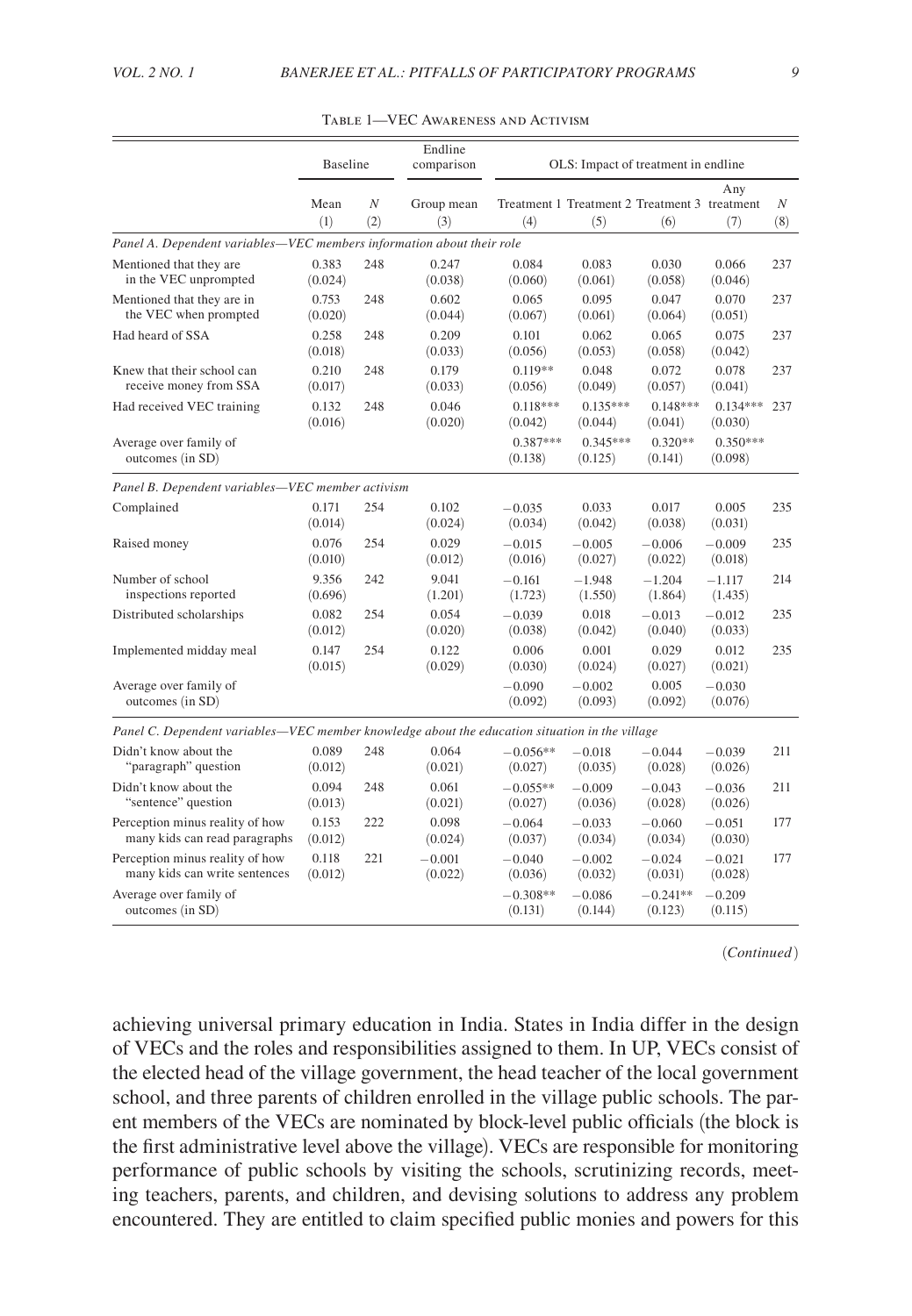|                                                                                                         | Baseline         |          | Endline<br>comparison | OLS: Impact of treatment in endline |                     |                                                      |                     |          |  |
|---------------------------------------------------------------------------------------------------------|------------------|----------|-----------------------|-------------------------------------|---------------------|------------------------------------------------------|---------------------|----------|--|
|                                                                                                         | Mean<br>(1)      | N<br>(2) | Group mean<br>(3)     | (4)                                 | (5)                 | Treatment 1 Treatment 2 Treatment 3 treatment<br>(6) | Any<br>(7)          | N<br>(8) |  |
| Panel D. Dependent variables—VEC member knowledge about their responsibilities regarding Shiksha Mitras |                  |          |                       |                                     |                     |                                                      |                     |          |  |
| Mentioned that hiring a Shiksha<br>Mitra is a VEC responsibility                                        | 0.036<br>(0.008) | 254      | 0.036<br>(0.013)      | 0.035<br>(0.028)                    | $-0.004$<br>(0.017) | $-0.007$<br>(0.018)                                  | 0.008<br>(0.016)    | 246      |  |
| Hired a Shiksha Mitra last year                                                                         | 0.027<br>(0.006) | 254      | 0.013<br>(0.008)      | $-0.001$<br>(0.011)                 | 0.008<br>(0.014)    | 0.002<br>(0.012)                                     | 0.003<br>(0.010)    | 246      |  |
| Claimed that the VEC will hire<br>a Shiksha Mitra next year                                             | 0.009<br>(0.003) | 254      | 0.018<br>(0.009)      | 0.002<br>(0.016)                    | $-0.003$<br>(0.014) | $-0.001$<br>(0.020)                                  | $-0.000$<br>(0.012) | 246      |  |
| Average over family of<br>outcomes (in SD)                                                              |                  |          |                       | 0.109<br>(0.119)                    | 0.012<br>(0.107)    | $-0.017$<br>(0.117)                                  | 0.034<br>(0.090)    |          |  |
| Panel E. Dependent variable—VEC turnover                                                                |                  |          |                       |                                     |                     |                                                      |                     |          |  |
| <b>VEC</b> turnover                                                                                     | N/A              |          | 0.682<br>(0.028)      | 0.029<br>(0.040)                    | 0.064<br>(0.038)    | 0.014<br>(0.042)                                     | 0.036<br>(0.032)    | 226      |  |

Table 1—VEC Awareness and Activism (*Continued*)

*Notes:* Columns 4, 5, and 6 report coefficients from one regression where Treatments 1, 2, and 3 enter as RHS variables, while column 7 reports a coefficient from a separate regression where a dummy for any treatment enters as an RHS variable. Standard errors are clustered at village level and are in parentheses. The number of observations for both separated treatment and combined treatment regressions is in column 8. Each regression includes baseline controls (not shown), which, for each panel, are the baseline values of all the dependent variables in the respective panel. The exception is panel E, in which controls are baseline panel A dependent variables, excluding baseline "know that school can receive money from SSA."

*Definitions:* Column 1 reports the average for the entire sample during baseline, with number of observations in column 2. Column 3 reports the average in the comparison group in endline. Treatment 1 is an explanatory variable that refers to whether the individual resides in a village in which the mobilization only intervention occurred. Likewise, Treatment 2 refers to the mobilization and information intervention, and Treatment 3 refers to the mobilization, information, and "Read India" camps intervention.

*\*\*\**Significant at the 1 percent level.

*\*\**Significant at the 5 percent level.  *\**Significant at the 10 percent level.

purpose—such as public grants for school development, the power to mobilize community contributions toward school improvement, and the power to identify and request the hiring of community members if the school needs additional teachers.<sup>6</sup> These community teachers, or parateachers, are called Shiksha Mitras. They are hired on short-term contracts, and the community has in principle more power to oversee them.

Even as it is ideally conceived, the VEC's control over the school is primarily indirect. It can petition for resources that the school is entitled to ask for, for example, or for hiring a Shiksha Mitra, but whether the funds show up or not depends on how much pressure they can put on the bureaucracy at the district level. There is no official guarantee that any village is entitled to them. It can also complain about the teachers or the level of education in the schools, but, once again, the ultimate decision on whether anything will be done about it is not in their hands. Nevertheless, the VEC can intervene directly in some areas. It can put direct pressure on the Shiksha Mitra to teach better and come to school more often, and it has the right not to rehire a Shiksha Mitra if his or her performance is deemed unsatisfactory. It gets a small amount of money each year (Rs. 7,000, about \$170) from the SSA to spend on school maintenance and ways to improve teaching in the school. It can also raise and spend

<sup>6</sup> This description is taken from UP state government published documents on SSA and VECs.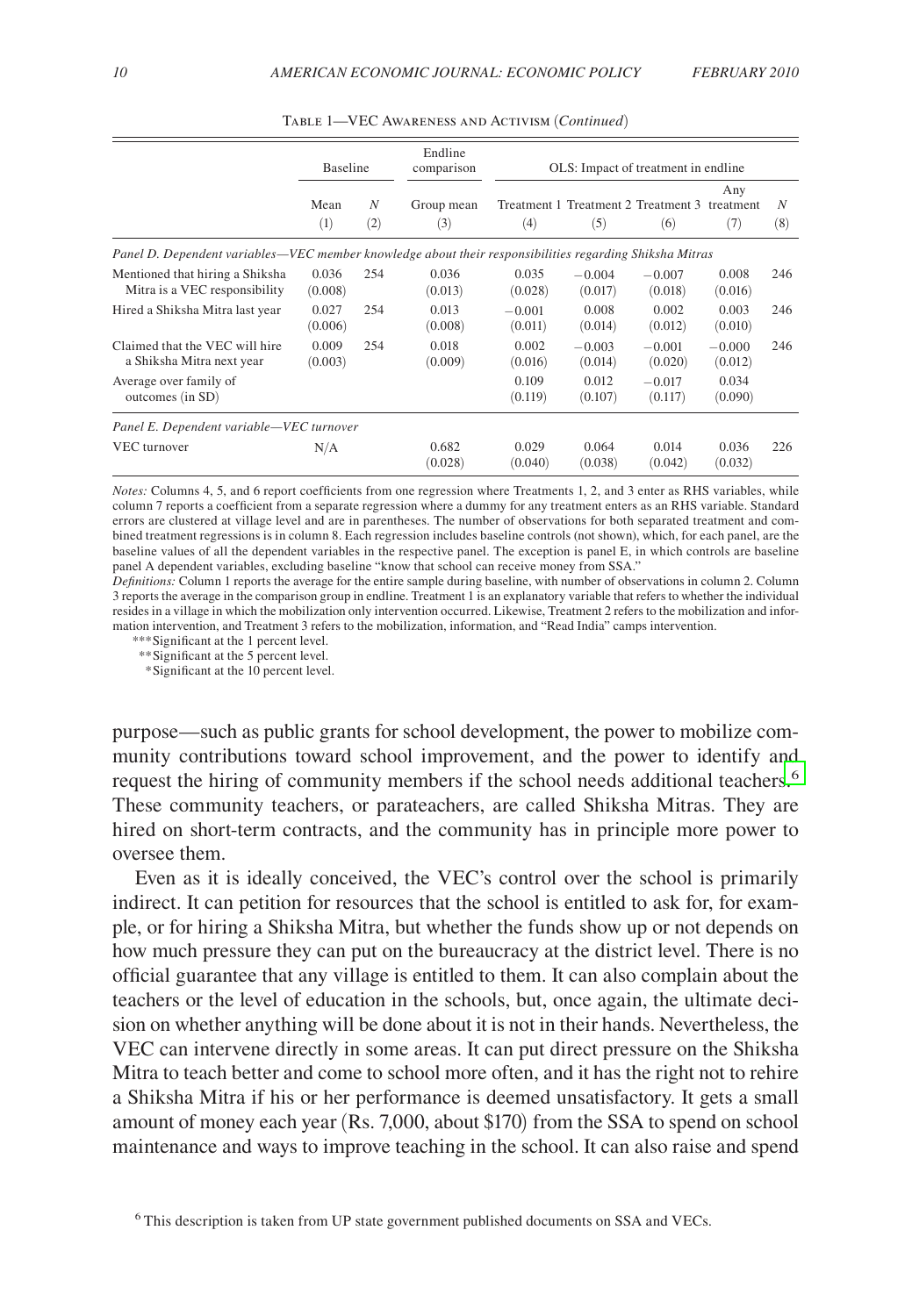|                                                                              | <b>Baseline</b>  |                     | Endline<br>comparison |                       | OLS: Impact of treatment in endline        |                              |                            |                         |  |  |  |
|------------------------------------------------------------------------------|------------------|---------------------|-----------------------|-----------------------|--------------------------------------------|------------------------------|----------------------------|-------------------------|--|--|--|
|                                                                              | Mean<br>(1)      | $\mathcal N$<br>(2) | Group<br>mean<br>(3)  | Treatment<br>1<br>(4) | Treatment<br>$\mathcal{D}_{\alpha}$<br>(5) | Treatment<br>3<br>(6)        | Any<br>treatment<br>(7)    | $\boldsymbol{N}$<br>(8) |  |  |  |
| Panel A. Dependent variables-parental awareness of school                    |                  |                     |                       |                       |                                            |                              |                            |                         |  |  |  |
| Knew about the VEC                                                           | 0.077<br>(0.006) | 2.660               | 0.040<br>(0.007)      | $0.029**$<br>(0.011)  | 0.019<br>(0.013)                           | 0.022<br>(0.013)             | $0.023**$<br>(0.009)       | 2.592                   |  |  |  |
| Could name specific VEC<br>members                                           | 0.029<br>(0.003) | 2.660               | 0.014<br>(0.004)      | $0.021**$<br>(0.009)  | 0.011<br>(0.009)                           | 0.015<br>(0.008)             | $0.016***2,592$<br>(0.006) |                         |  |  |  |
| Thought parents are most<br>responsible for quality of schools               | 0.755<br>(0.010) | 2,660               | 0.531<br>(0.025)      | $-0.035$<br>(0.034)   | $-0.019$<br>(0.035)                        | $-0.002$<br>(0.033)          | $-0.019$<br>(0.028)        | 2,587                   |  |  |  |
| Thought parents are in top 3 of those<br>responsible for quality of schools  | 0.959<br>(0.004) | 2.660               | 0.905<br>(0.010)      | $-0.028$<br>(0.017)   | $-0.016$<br>(0.017)                        | $-0.028$<br>(0.017)          | $-0.024$<br>(0.013)        | 2,587                   |  |  |  |
| Thought teachers are in top 3 of those<br>responsible for quality of schools | 0.922<br>(0.006) | 2.660               | 0.930<br>(0.010)      | $-0.007$<br>(0.015)   | $-0.008$<br>(0.013)                        | $-0.003$<br>(0.016)          | $-0.006$<br>(0.011)        | 2.587                   |  |  |  |
| Thought panchayat is in top 3 of those<br>responsible for quality of schools | 0.175<br>(0.009) | 2,660               | 0.237<br>(0.020)      | 0.029<br>(0.029)      | 0.011<br>(0.028)                           | $-0.021$<br>(0.026)          | 0.006<br>(0.022)           | 2,587                   |  |  |  |
| Average over family of<br>outcomes (in SD)                                   |                  |                     |                       | 0.034<br>(0.027)      | 0.016<br>(0.030)                           | 0.012<br>(0.028)             | 0.021<br>(0.021)           |                         |  |  |  |
| Panel B. Dependent variables-parental involvement with school                |                  |                     |                       |                       |                                            |                              |                            |                         |  |  |  |
| Visited school to monitor or<br>complain                                     | 0.286<br>(0.009) | 2,660               | 0.280<br>(0.018)      | $-0.016$<br>(0.025)   | $-0.040$<br>(0.025)                        | $-0.014$<br>(0.025)          | $-0.023$<br>(0.020)        | 2,431                   |  |  |  |
| Donated to school                                                            | 0.065<br>(0.005) | 2.614               | 0.037<br>(0.006)      | $-0.001$<br>(0.012)   | $-0.001$<br>(0.011)                        | $-0.006$<br>(0.010)          | $-0.002$<br>(0.008)        | 2.381                   |  |  |  |
| Volunteered at school                                                        | 0.083<br>(0.005) | 2.611               | 0.040<br>(0.007)      | $-0.008$<br>(0.010)   | $-0.020**$<br>(0.009)                      | $-0.010$<br>(0.010)          | $-0.013$<br>(0.008)        | 2.393                   |  |  |  |
| Complained about school                                                      | 0.142<br>(0.007) | 2,660               | 0.092<br>(0.012)      | 0.028<br>(0.019)      | 0.015<br>(0.017)                           | 0.019<br>(0.019)             | 0.021<br>(0.014)           | 2,507                   |  |  |  |
| Average over family of<br>outcomes (in SD)                                   |                  |                     |                       | 0.002<br>(0.033)      | $-0.038$<br>(0.031)                        | $-0.013$<br>(0.033)          | $-0.017$<br>(0.026)        |                         |  |  |  |
| Panel C. Dependent variables—parental knowledge of education                 |                  |                     |                       |                       |                                            |                              |                            |                         |  |  |  |
| Said "don't know" when asked how<br>many children can read paragraph         | 0.200<br>(0.009) | 2,660               | 0.172<br>(0.016)      | $-0.007$<br>(0.023)   | $-0.044**$<br>(0.020)                      | $-0.006$<br>(0.024)          | $-0.018$<br>(0.018)        | 1,920                   |  |  |  |
| Said "don't know" when asked how<br>many children can write sentence         | 0.212<br>(0.009) | 2.660               | 0.175<br>(0.016)      | $-0.012$<br>(0.023)   | $-0.033$<br>(0.021)                        | $-0.008$<br>(0.024)          | $-0.017$<br>(0.018)        | 1,920                   |  |  |  |
| Perception minus reality of how many<br>kids can read paragraphs             | 0.123<br>(0.007) | 2.146               | 0.042<br>(0.012)      | $-0.014$<br>(0.018)   | 0.018<br>(0.018)                           | $-0.040** -0.012$<br>(0.017) | (0.014)                    | 1.671                   |  |  |  |
| Perception minus reality of how many<br>kids can write sentences             | 0.109<br>(0.006) | 2,113               | $-0.020$<br>(0.012)   | $-0.019$<br>(0.018)   | 0.025<br>(0.018)                           | $-0.035$<br>(0.018)          | $-0.010$<br>(0.014)        | 1,662                   |  |  |  |
| Overestimated own child's<br>ability to read                                 | 0.419<br>(0.009) | 2,503               | 0.336<br>(0.015)      | 0.007<br>(0.022)      | 0.006<br>(0.023)                           | $-0.026$<br>(0.022)          | $-0.005$<br>(0.018)        | 1,815                   |  |  |  |
| Overestimated own child's<br>ability to write                                | 0.254<br>(0.007) | 2,466               | 0.196<br>(0.011)      | $-0.023$<br>(0.018)   | $-0.003$<br>(0.018)                        | $-0.027$<br>(0.017)          | $-0.018$<br>(0.014)        | 1.794                   |  |  |  |
| Average over family of<br>outcomes (in SD)                                   |                  |                     |                       | $-0.047$<br>(0.040)   | 0.005<br>(0.042)                           | $-0.097**$<br>(0.041)        | $-0.047$<br>(0.033)        |                         |  |  |  |

Table 2—Parents' Awareness and Activism

(*Continued* )

resources from the village, but, given that almost all the resources in public schools have traditionally come from the government, and the poverty of the average villager in this part of UP, this option is rarely employed.

It is also worth emphasizing that India has an elaborate system of local self-governance with each village sending an elected representative to a local governing council (the panchayat) that has a range of statutory powers and a direct link to the higher level of government. In principle, the villagers do not need to go through the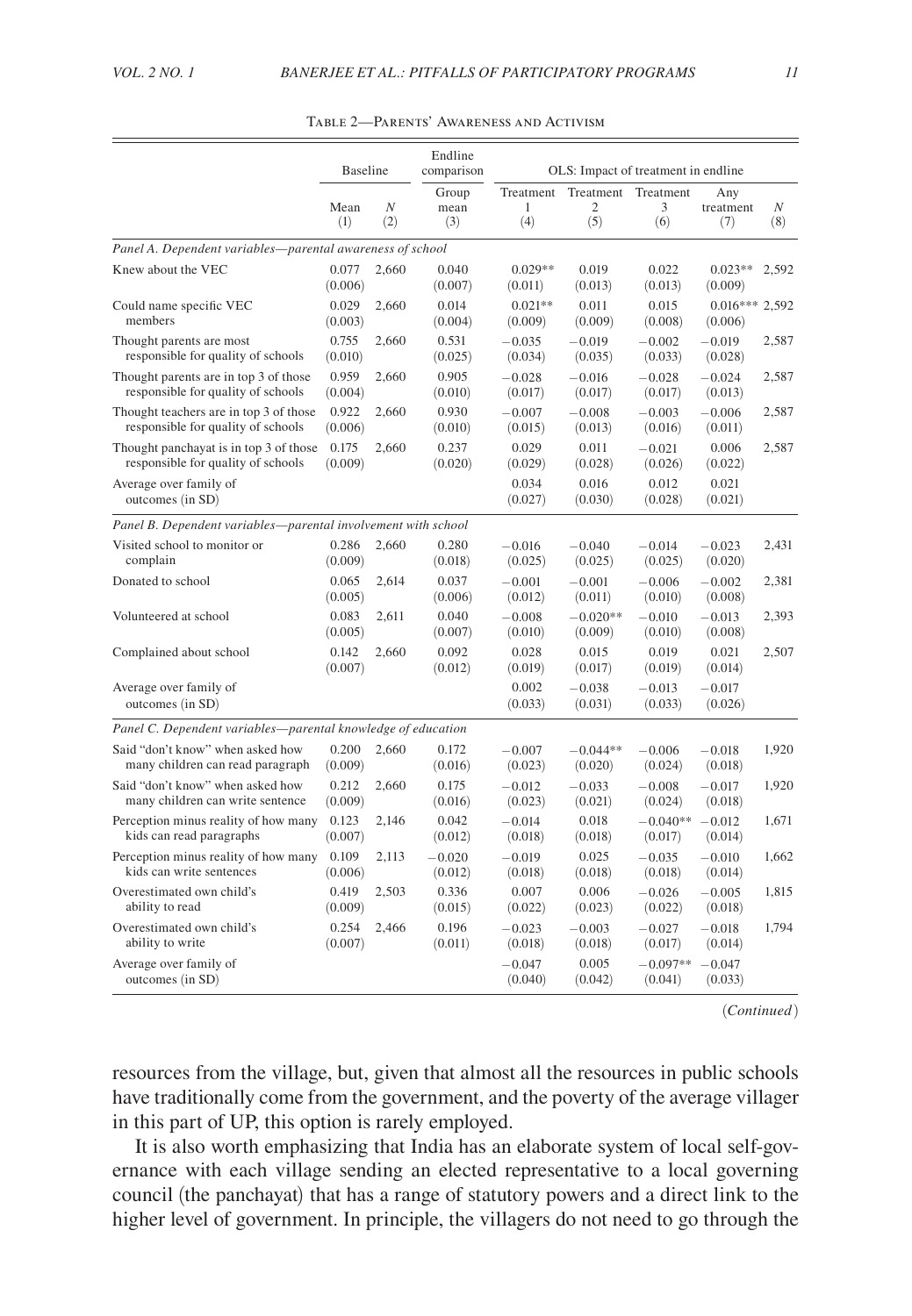<span id="page-11-0"></span>

|                                                                                            | <b>Baseline</b>          |          | Endline<br>comparison | OLS: Impact of treatment in endline |                         |                       |                         |          |  |
|--------------------------------------------------------------------------------------------|--------------------------|----------|-----------------------|-------------------------------------|-------------------------|-----------------------|-------------------------|----------|--|
|                                                                                            | Mean<br>$\left(1\right)$ | N<br>(2) | Group<br>mean<br>(3)  | Treatment<br>$\left( 4\right)$      | <b>Treatment</b><br>(5) | Treatment<br>3<br>(6) | Any<br>treatment<br>(7) | N<br>(8) |  |
| Panel D. Dependent variables—prominence of education as a perceived problem in the village |                          |          |                       |                                     |                         |                       |                         |          |  |
| Did the respondent mention<br>education as a problem                                       | 0.131<br>(0.007)         | 2.660    | 0.129<br>(0.014)      | 0.020<br>(0.021)                    | 0.012<br>(0.020)        | 0.015<br>(0.020)      | 0.016<br>(0.016)        | 2.592    |  |
| Was there any specific meeting<br>on education                                             | 0.009<br>(0.002)         | 2.660    | 0.008<br>(0.003)      | 0.001<br>(0.005)                    | 0.001<br>(0.005)        | 0.002<br>(0.006)      | 0.002<br>(0.004)        | 2.592    |  |
| Average over family of<br>outcomes (in SD)                                                 |                          |          |                       | 0.039<br>(0.043)                    | 0.025<br>(0.043)        | 0.033<br>(0.045)      | 0.032<br>(0.034)        |          |  |

Table 2—Parents' Awareness and Activism (*Continued*)

*Notes:* Columns 4, 5, and 6 report coefficients from one regression where treatments 1, 2, and 3 enter as RHS variables, while column 7 reports a coefficient from a separate regression where a dummy for any treatment enters as an RHS variable. Standard errors are clustered at the village level and are in parentheses. The number of observations for both separated treatment and combined treatment regressions is in column 8. Controls are included in all regressions but not shown. For each panel, controls include the same panel variables in baseline, as well as baseline caste, occupation, literacy, and education level.

*Definitions:* Column 1 reports the average for the entire sample during baseline, with number of observations in column 2. Column 3 reports the average in the comparison group in endline. Treatment 1 is an explanatory variable that refers to whether the individual resides in a village in which the mobilization only intervention occurred. Likewise, Treatment 2 refers to the mobilization and information intervention, and Treatment 3 refers to the mobilization, information, and "Read India" camps intervention.

*\*\*\**Significant at the 1 percent level.

*\*\**Significant at the 5 percent level.

VEC in order to put pressure on the schools. They could directly lobby the panchayat, or even the MLA, who is their representative in the UP state assembly. We will therefore look at other forms of protest and lobbying by villagers and not just what they do with reference to the VEC.

# B. *Practice*

In practice, although the VECs had been constituted in every village in 2001 (as required by statute), well before our study began, there is no evidence of parental involvement in the running of the public schools, either through the VECs or through other community or village mechanisms, based on a pre-intervention survey we conducted in 280 villages. It also seemed that no training for VEC members had been conducted with any level of seriousness by the state government in previous years to enable and empower VEC members to know their roles and responsibilities.

The baseline survey included an interview of 1,029 VEC members (their names and addresses were provided by each school's headmaster). The salient results from this survey are presented in Table 1 (column 1). A striking fact is that only 38 percent of the VEC members interviewed mention the VEC spontaneously when asked the names of organizations they belong to, and 25 percent still say they are not members after being asked specifically if they are a member of the VEC. Only 26 percent of them have heard of the SSA, the government program from which the VEC derives its powers, and only 21 percent know that their committee is entitled to receive resources from the SSA (Table 1, panel A). Most startlingly, only 3.6 percent mention the ability to request government funds to hire a Shiksha Mitra (an additional parateacher) when the school is overcrowded as one of the VEC's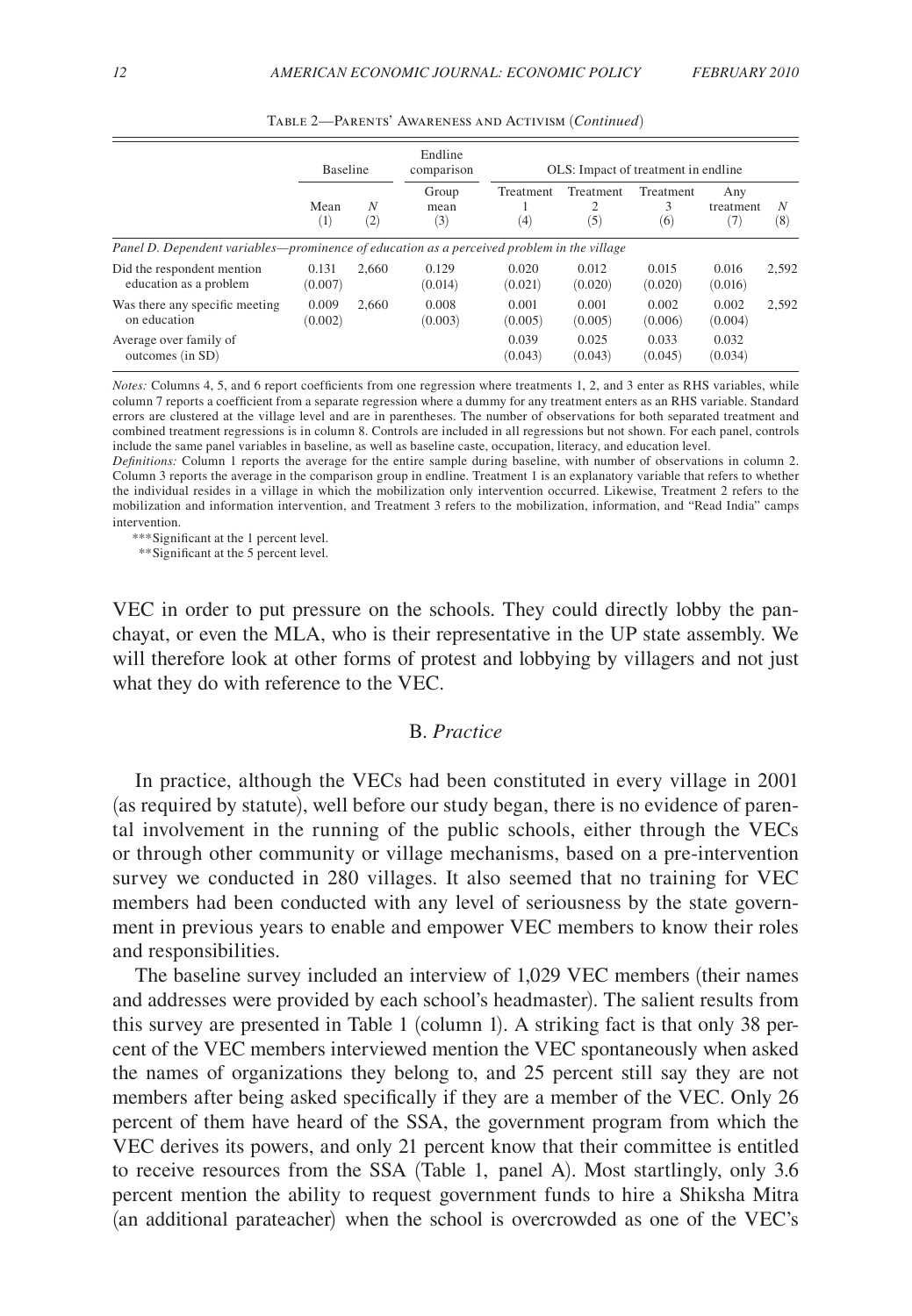|                                                                                     | Baseline         |                       | Endline<br>comparison |                       |                       | OLS: Impact of treatment in endline |                            |                         |  |
|-------------------------------------------------------------------------------------|------------------|-----------------------|-----------------------|-----------------------|-----------------------|-------------------------------------|----------------------------|-------------------------|--|
|                                                                                     | Mean<br>(1)      | $\overline{N}$<br>(2) | Group<br>mean<br>(3)  | Treatment<br>1<br>(4) | Treatment<br>2<br>(5) | Treatment<br>3<br>(6)               | Any<br>treatment<br>(7)    | $\boldsymbol{N}$<br>(8) |  |
| Panel A. Dependent variables-type of school students attend                         |                  |                       |                       |                       |                       |                                     |                            |                         |  |
| Out of school                                                                       | 0.069<br>(0.003) | 17.530                | 0.079<br>(0.006)      | 0.008<br>(0.005)      | 0.006<br>(0.005)      | $0.013**$<br>(0.005)                | $0.009**16,455$<br>(0.004) |                         |  |
| In private or NGO school                                                            | 0.373<br>(0.009) | 17,530                | 0.387<br>(0.017)      | 0.009<br>(0.016)      | 0.019<br>(0.017)      | $-0.006$<br>(0.017)                 | 0.007<br>(0.014)           | 16,455                  |  |
| Any tutoring                                                                        |                  |                       | 0.069<br>(0.007)      | $-0.006$<br>(0.009)   | $-0.018**$<br>(0.009) | $-0.002$<br>(0.010)                 | $-0.008$<br>(0.008)        | 17,530                  |  |
| Read class                                                                          | N/A              |                       | 0.005<br>(0.001)      | $-0.001$<br>(0.002)   | 0.002<br>(0.003)      | $0.077***$<br>(0.010)               | $0.009**16,412$<br>(0.004) |                         |  |
| Panel B. Dependent variables—students' enrollment and presence (government schools) |                  |                       |                       |                       |                       |                                     |                            |                         |  |
| Log (boys enrollment)                                                               | 4.568<br>(0.033) | 301                   | 4.522<br>(0.062)      | 0.041<br>(0.048)      | 0.027<br>(0.050)      | $-0.020$<br>(0.069)                 | 0.017<br>(0.045)           | 276                     |  |
| Log (girls enrollment)                                                              | 4.625<br>(0.032) | 301                   | 4.636<br>(0.075)      | 0.001<br>(0.077)      | 0.020<br>(0.074)      | 0.013<br>(0.075)                    | 0.012<br>(0.071)           | 277                     |  |
| Fraction boys present                                                               | 0.530<br>(0.015) | 300                   | 0.528<br>(0.028)      | 0.029<br>(0.041)      | $-0.004$<br>(0.042)   | $-0.053$<br>(0.041)                 | $-0.008$<br>(0.032)        | 244                     |  |
| Fraction girls present                                                              | 0.496<br>(0.014) | 301                   | 0.522<br>(0.022)      | 0.053<br>(0.043)      | $-0.006$<br>(0.035)   | $-0.027$<br>(0.035)                 | 0.006<br>(0.028)           | 249                     |  |
| Average over family of outcomes<br>(in SD)                                          |                  |                       |                       | 0.127<br>(0.097)      | 0.007<br>(0.086)      | $-0.105$<br>(0.085)                 | 0.011<br>(0.071)           |                         |  |
| Panel C. Dependent variables-students' attendance as reported by parents            |                  |                       |                       |                       |                       |                                     |                            |                         |  |
| Days present in last 14: all<br>children                                            | 7.335<br>(0.086) | 5,984                 | 6.058<br>(0.239)      | $-0.279$<br>(0.355)   | $-0.599$<br>(0.351)   | $-0.314$<br>(0.371)                 | $-0.395$<br>(0.285)        | 5,555                   |  |
| Days present in last 14: only<br>male children in school                            | 7.894<br>(0.099) | 2,947                 | 6.672<br>(0.254)      | $-0.264$<br>(0.398)   | $-0.550$<br>(0.391)   | $-0.255$<br>(0.409)                 | $-0.353$<br>(0.312)        | 2,669                   |  |
| Days present in last 14: only<br>female children in school                          | 8.137<br>(0.099) | 2,518                 | 6.642<br>(0.263)      | $-0.221$<br>(0.393)   | $-0.657$<br>(0.394)   | $-0.152$<br>(0.397)                 | $-0.340$<br>(0.308)        | 2,306                   |  |
| Average over family of outcomes<br>(in SD)                                          |                  |                       |                       | $-0.077$<br>(0.086)   | $-0.153$<br>(0.087)   | $-0.052$<br>(0.092)                 | $-0.094$<br>(0.069)        |                         |  |

Table 3—Schooling Status and Student Attendance

*Notes:* Columns 4, 5, and 6 report coefficients from one regression where treatments 1, 2, and 3 enter as RHS variables, while column 7 reports a coefficient from a separate regression where a dummy for any treatment enters as an RHS variable. Standard errors are clustered at the village level and are in parentheses. The number of observations for both separated treatment and combined treatment regressions is in column 8. Baseline controls were included in all regressions but not shown. Panel A controls include baseline writing, reading, and math level, gender, age dummies, type of school attended in baseline, and whether was out of school in baseline. Panel B controls are baseline levels of dependent panel B variables. Panel C baseline control variables arebaseline days present in last 14 for all children.

*Definitions:* Column 1 reports the average for the entire sample during baseline. Column 2 reports the number of observations. Column 3 reports the average in the comparison group in endline. Treatment 1 is an explanatory variable that refers to whether the individual resides in a village in which the mobilization only intervention occurred. Likewise, Treatment 2 refers to the mobilization and information intervention, and Treatment 3 refers to the mobilization, information, and "Read India" camps intervention.

*\*\*\**Significant at the 1 percent level.

*\*\**Significant at the 5 percent level.

prerogatives and responsibilities (Table 1, panel D). Yet, this is probably the most important power they have, since this gives them not only an extra teacher, but also an extra teacher they directly control (at least on paper).

Given the ignorance of the VEC members, it is not surprising to find that parents know even less about the VEC and its responsibilities. Column 1 of Table 2 reports some summary statistics from parents' responses to this survey. For example, when household respondents were asked whether there was any committee in the village that dealt with issues relating to education, a startling 92 percent responded that they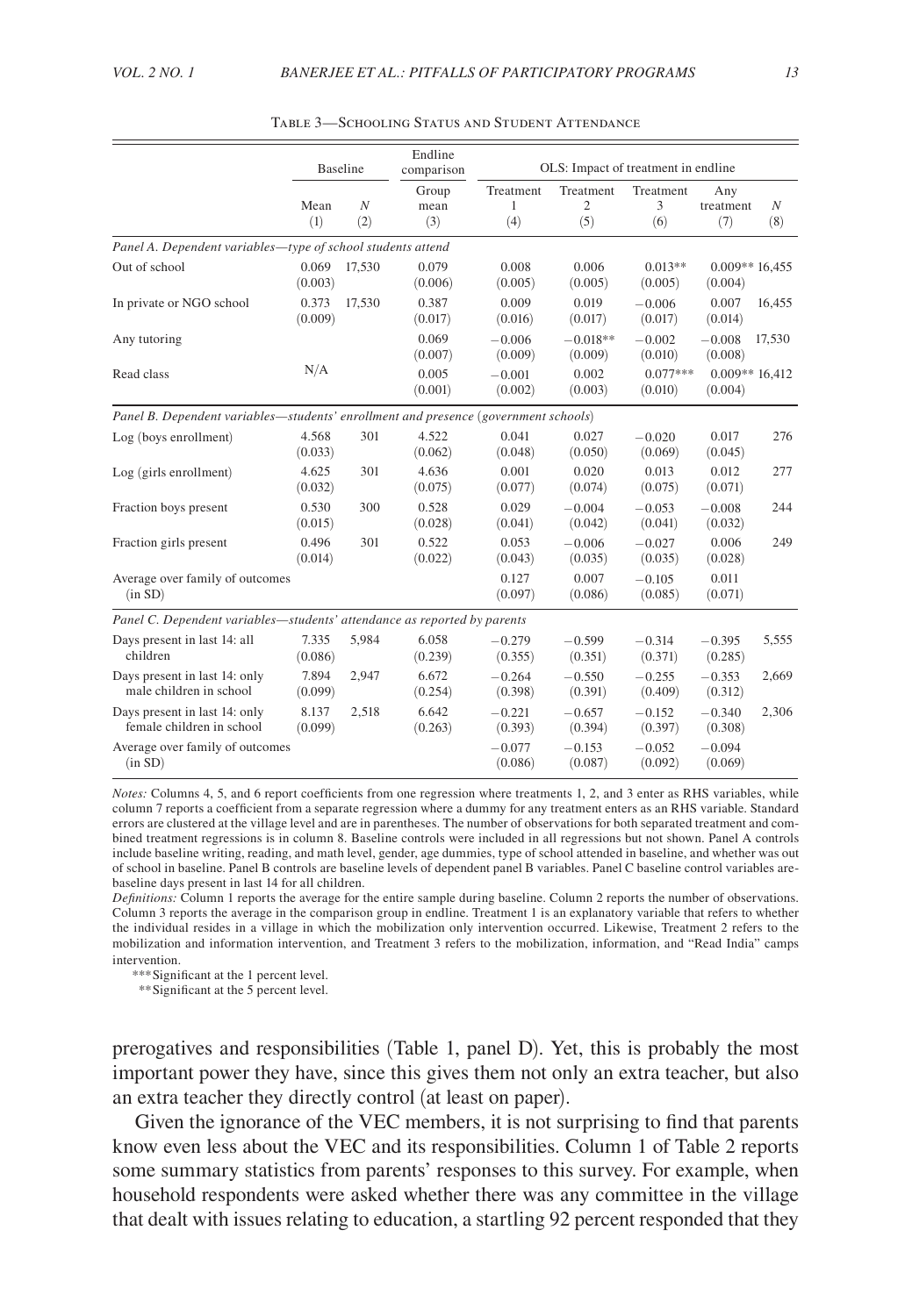<span id="page-13-0"></span>did not know of any such committee. Only 3 percent could name actual members of the VEC.<sup>7</sup> It is worth noting that ignorance and lack of participation in the institutions of local governance are not just problems for education. Only 14.2 percent of respondents report that a household member ever attended a Gram Sabha, village meetings that were institutionalized as part of a country-wide decentralization initiative in 1993. Of the 14.2 percent who had attended a Gram Sabha meeting, only 24 percent mention education when asked about which issues were covered in the last Gram Sabha meeting (results not shown). More generally, when parents were asked what they consider the most pressing issues in the village, education ranks fifth on the list of village problems, with just 13.1 percent of respondents mentioning it at all (Table 2, panel D).

The baseline survey also found evidence that community members (parents, head teachers, and village leaders) do not know how bad things are in the village as far as education is concerned. Figure 1 shows low levels of learning at baseline for children aged 7 to 14 (see also panel A of Table 4), with 13 percent not recognizing letters; 36 percent not recognizing numbers; and only 42 percent demonstrating the ability to read and understand a simple story. Students in higher grades were more proficient in reading, but even in grades 9 and above, 13 percent of students were still unable to read stories (Web Appendix Table 1).

However, when the survey asked parents what they knew about learning levels of children in the village, including their own children, 20 percent of parents said that they had no idea of the village children's ability to read a paragraph and 21 percent of parents said that they had no idea of the village children's ability to write a sentence (Table 2, panel C, column 1). On average parents overestimated the proportion of children in the village who could read a paragraph by 12 percent. Furthermore, 42 percent of parents were too optimistic about their own children's ability to read, and 25 percent overestimated their children's ability to write. For example, 67 percent of the parents of the children who could read nothing thought they could at least read letters, and 38 percent of the parents of the children who could barely decipher letters thought their children could read and understand a story (see Figure 2). The picture is even more distorted in math, where a full 83 percent of the parents of the children who could only recognize numbers, but could neither subtract or divide, believed that their children could perform subtraction problems (see Figure 3).

#### **III. The Interventions**

The fact that there were large gaps in what the average villager knows about the state of education in his village or what he can do about it suggested that sharing this information with villagers was one possibility for getting them more involved. Moreover the palpable lack of any urgency associated with the problems in education suggested that motivating the villagers and helping them coordinate on doing something about education might also make the VEC more effective. To achieve this, Pratham, a very large NGO long involved in trying to improve the quality of

 $7$  Moreover, the proportion of people without any knowledge of VECs remains as high even when we look only at parents whose children are enrolled in government schools (Banerjee et al. 2006, Figure 9).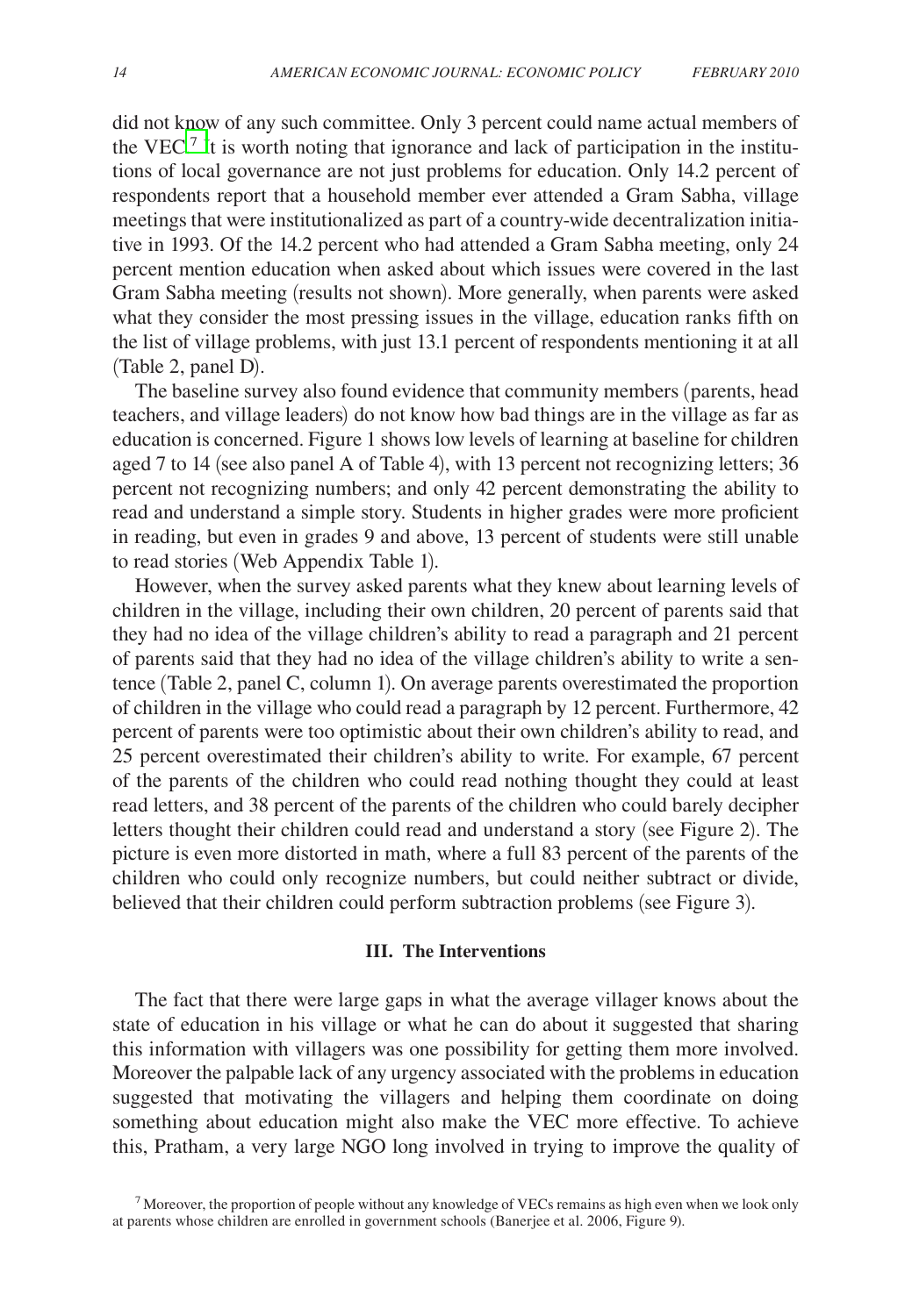

Fraction of children at different reading levels (*All tested children ages 7–14 at baseline, including control and all treatment groups.*)

(*All tested children ages 7–14 at baseline, including control and all treatment groups.*) Fraction of children at different math levels *N*=33,081



Figure 1. Children's Reading and Math Levels: Baseline

education in India, developed and experimented with three different methods of mobilizing the communities and sharing information with them. The interventions were designed to test the three hypotheses laid out in the introduction:

• providing information is a sufficient (and inexpensive) way to foster more involvement;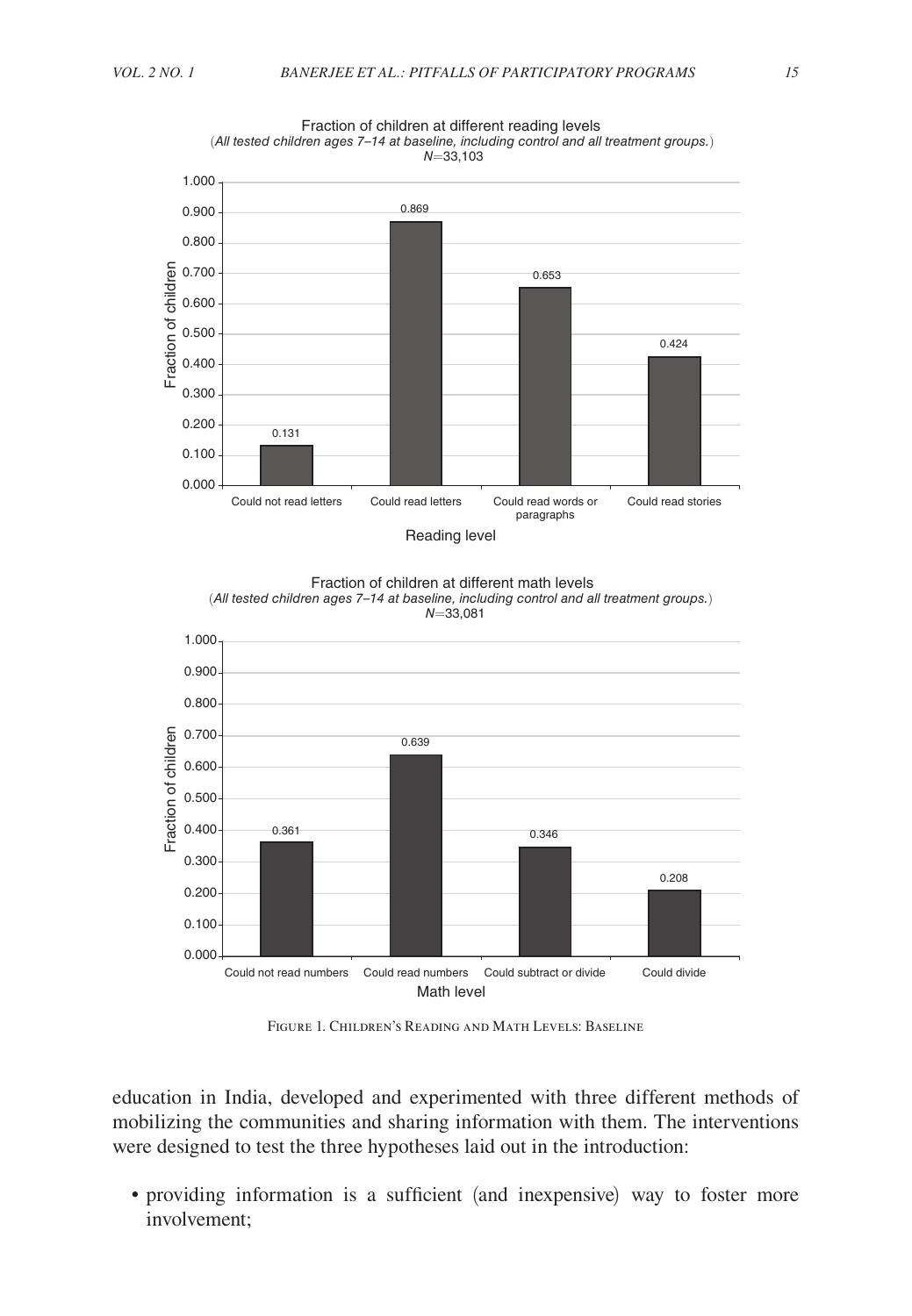|                                                                                              | Endline<br><b>Baseline</b><br>comparison |                   |                     | OLS: Impact of treatment in endline        | First stage          | IV                          |                                |
|----------------------------------------------------------------------------------------------|------------------------------------------|-------------------|---------------------|--------------------------------------------|----------------------|-----------------------------|--------------------------------|
|                                                                                              | Mean<br>(1)                              | Group mean<br>(2) | (3)                 | Treatment 1 Treatment 2 Treatment 3<br>(4) | (5)                  | Attend read<br>class<br>(6) | Impact of<br>read class<br>(7) |
| Panel A. Reading results—all children $(n=15,609)$                                           |                                          |                   |                     |                                            |                      |                             |                                |
| Could read letters                                                                           | 0.855<br>(0.004)                         | 0.892<br>(0.007)  | 0.004<br>(0.007)    | 0.004<br>(0.007)                           | $0.017**$<br>(0.007) | $0.077***$<br>(0.010)       | $0.223**$<br>(0.093)           |
| Could read words or<br>paragraphs                                                            | 0.550<br>(0.006)                         | 0.635<br>(0.009)  | 0.005<br>(0.008)    | $-0.003$<br>(0.008)                        | $0.018**$<br>(0.008) |                             | $0.232**$<br>(0.101)           |
| Could read stories                                                                           | 0.391<br>(0.006)                         | 0.499<br>(0.011)  | 0.004<br>(0.009)    | 0.003<br>(0.010)                           | 0.017<br>(0.010)     |                             | 0.224<br>(0.137)               |
| Panel B. Reading results—children who could not read at baseline $(n=2,288)$                 |                                          |                   |                     |                                            |                      |                             |                                |
| Could read letters                                                                           |                                          | 0.432<br>(0.023)  | 0.041<br>(0.031)    | 0.032<br>(0.034)                           | $0.079**$<br>(0.035) | $0.131***$<br>(0.023)       | $0.602**$<br>(0.304)           |
| Could read words or<br>paragraphs                                                            |                                          | 0.056<br>(0.010)  | $-0.006$<br>(0.015) | $-0.013$<br>(0.012)                        | $-0.007$<br>(0.014)  |                             | $-0.051$<br>(0.106)            |
| Could read stories                                                                           |                                          | 0.028<br>(0.007)  | $-0.006$<br>(0.010) | $-0.013$<br>(0.008)                        | $-0.008$<br>(0.009)  |                             | $-0.063$<br>(0.074)            |
| Panel C. Reading results—children who could only read letters at baseline $(n=3,539)$        |                                          |                   |                     |                                            |                      |                             |                                |
| Could read letters                                                                           |                                          | 0.919<br>(0.010)  | $-0.008$<br>(0.016) | $-0.015$<br>(0.014)                        | 0.021<br>(0.013)     | $0.132***$<br>(0.020)       | 0.162<br>(0.097)               |
| Could read words or<br>paragraphs                                                            |                                          | 0.253<br>(0.014)  | $-0.011$<br>(0.022) | $-0.025$<br>(0.021)                        | 0.035<br>(0.022)     |                             | 0.269<br>(0.171)               |
| Could read stories                                                                           |                                          | 0.086<br>(0.011)  | $-0.001$<br>(0.014) | $-0.010$<br>(0.014)                        | $0.033**$<br>(0.017) |                             | 0.261<br>(0.135)               |
| Panel D. Reading results—children who could read words or paragraphs at baseline $(n=3,673)$ |                                          |                   |                     |                                            |                      |                             |                                |
| Could read letters                                                                           |                                          | 0.988<br>(0.004)  | $-0.001$<br>(0.006) | 0.006<br>(0.004)                           | 0.006<br>(0.004)     | $0.074***$<br>(0.012)       | 0.068<br>(0.065)               |
| Could read words or<br>paragraphs                                                            |                                          | 0.813<br>(0.014)  | 0.032<br>(0.019)    | 0.010<br>(0.019)                           | $0.044**$<br>(0.017) |                             | $0.614**$<br>(0.271)           |
| Could read stories                                                                           |                                          | 0.520<br>(0.020)  | 0.010<br>(0.026)    | 0.010<br>(0.025)                           | 0.032<br>(0.027)     |                             | 0.458<br>(0.388)               |
| Panel E. Reading results—children who could read a story at baseline $(n=6,109)$             |                                          |                   |                     |                                            |                      |                             |                                |
| Could read letters                                                                           |                                          | 0.994<br>(0.002)  | 0.001<br>(0.003)    | 0.004<br>(0.002)                           | $-0.001$<br>(0.003)  | $0.030***$<br>(0.006)       | $-0.058$<br>(0.088)            |
| Could read words or<br>paragraphs                                                            |                                          | 0.973<br>(0.004)  | 0.004<br>(0.006)    | 0.008<br>(0.005)                           | 0.004<br>(0.005)     |                             | 0.116<br>(0.170)               |
| Could read stories                                                                           |                                          | 0.909<br>(0.008)  | 0.006<br>(0.011)    | 0.012<br>(0.012)                           | 0.007<br>(0.011)     |                             | 0.234<br>(0.350)               |
| Panel F. Math results—all children (n=15,592)                                                |                                          |                   |                     |                                            |                      |                             |                                |
| Could read numbers                                                                           | 0.619<br>(0.006)                         | 0.691<br>(0.010)  | 0.006<br>(0.010)    | 0.006<br>(0.011)                           | $-0.002$<br>(0.011)  |                             |                                |
| Could subtract or divide                                                                     | 0.327<br>(0.005)                         | 0.397<br>(0.010)  | $-0.003$<br>(0.009) | 0.006<br>(0.009)                           | $-0.001$<br>(0.009)  |                             |                                |
| Could divide                                                                                 | 0.191<br>(0.004)                         | 0.237<br>(0.008)  | 0.013<br>(0.007)    | 0.012<br>(0.008)                           | $0.022**$<br>(0.008) |                             |                                |

Table 4—Reading and Math Results

*Notes:* Columns 3, 4, and 5 report coefficients from one regression where Treatments 1, 2, and 3 enter as RHS variables. Column 6 reports the coefficient on being in Treatment 3 in the first stage regression, and column 7 reports the IV coefficient on attending a reading class. Standard errors are clustered at the village level and are in parentheses. Baseline controls (not shown) included baseline reading, writing, and math skills, sex, age dummies, and dummies for whether was in an NGO or private school at baseline.

*Definitions:* Column 1 reports the average for the entire sample during baseline, where  $n = 17,533$ . Column 2 reports the average in the comparison group in endline. Treatment 1 is an explanatory variable that refers to whether the individual resides in a village in which the mobilization only intervention occurred. Likewise, Treatment 2 refers to the mobilization and information intervention, and Treatment 3 refers to the mobilization, information, and "Read India" camps intervention

*\*\*\**Significant at the 1 percent level.

*\*\**Significant at the 5 percent level.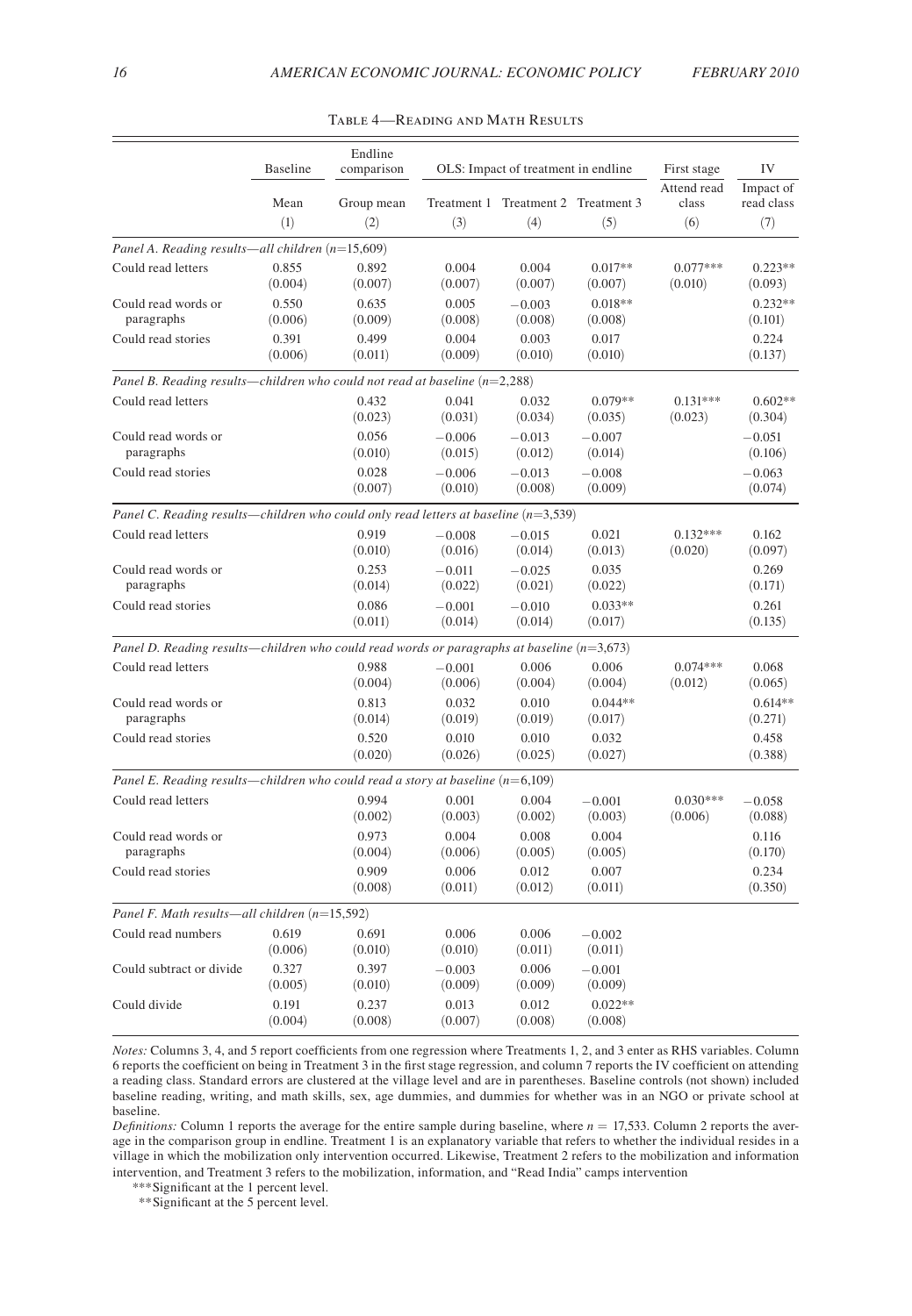

#### Perception versus reality: Reading





Perception versus reality: Math

(*Children ages 7–14 in baseline who were tested and in surveyed households, both control and treatments groups.*) *N*=9,749

Figure 3. Parents' Perception versus the Reality of Their Children's Math Levels: Baseline

- to be able to participate effectively, citizens must be given tools to monitor learning outcomes regularly; and
- citizens are unlikely to participate in collective action unless there is a concrete course of action they can take.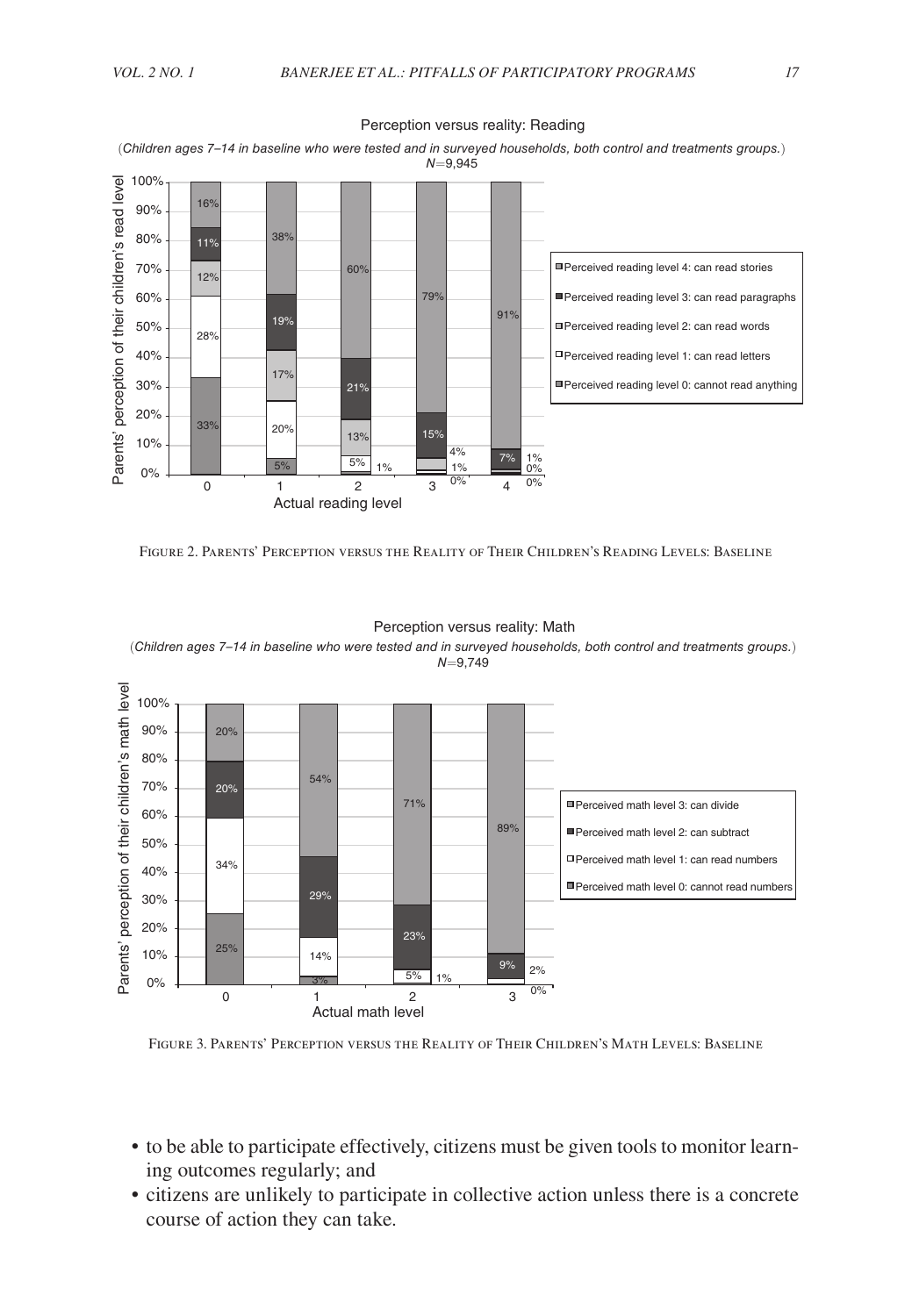#### A. *Intervention Description*

<span id="page-17-0"></span>All three interventions adopted the same basic structure to share information on education and on the resources available to villagers to improve the quality of education. The interventions started with small-group discussions carried out in each hamlet over at least two days. In all of these meetings, Pratham staff members acted as facilitators, encouraging discussion by raising questions, rather than providing facts. They asked questions such as: Do you know about the status of education in your village? Do you think children are learning? What aspects of education concern you the most? The intervention culminated in a general village meeting typically attended by the Pradhan (village head) and the school headmaster. The intervention teams tried to facilitate the discussion in this meeting so that local key actors of the village (the school teachers or Pradhans) provided general information about the provisions and resources available at the village level, as well as villagespecific information on the existence of VECs, its membership, what resources it receives, and the different roles it can play. Pratham facilitators were provided a fact sheet covering information about the public education system and VECs, and checked whether all these facts were shared at the village meeting. If something was missing, they would raise it themselves. In the following weeks, facilitators visited each VEC member and gave him or her a written pamphlet on the roles and responsibilities of the VEC, which they also discussed with the VEC member.

This formed the basic structure of all three interventions, with the first intervention stopping at this point. The second intervention then added the use of the simple reading and arithmetic tool to enable villagers to also generate their own information about their children's learning outcomes. As already mentioned, it was clear from the baseline survey that a large fraction of children currently enrolled in school were unable to read a simple text or do basic arithmetic, but many parents overestimated their children's learning levels. In addition, during the piloting, the field staff noted that even when people talked about education, it was rarely about learning. If anything got them excited it was the state government's scholarship program, or the new school-meals program. The second intervention was aimed at sharing information about the status of learning in the villages with parents, teachers, village leaders, and VEC members to help parents focus on the issue of learning in their discussions about education. To this end, the Pratham staff taught interested villagers how to evaluate a child using the simple testing instrument used by Pratham (including for our own data collection), which we will describe in more detail. In each neighborhood, a number of citizens tested all the children, and in just a few days the villagers generated their own "reading report card," which was then discussed at the village meeting. Villagers who had participated in creating the report card for their locality were encouraged to speak out at the village meetings and present their findings and experiences. This had the impact of generating the necessary information, actively engaging the community, and shifting the conversation in the general meeting toward learning issues. In addition, this intervention also transferred a specific monitoring tool to the community, which could make it easier for villagers to monitor progress.

The third intervention supplemented the first and second interventions by providing a way for a motivated citizen to directly improve education levels. Pratham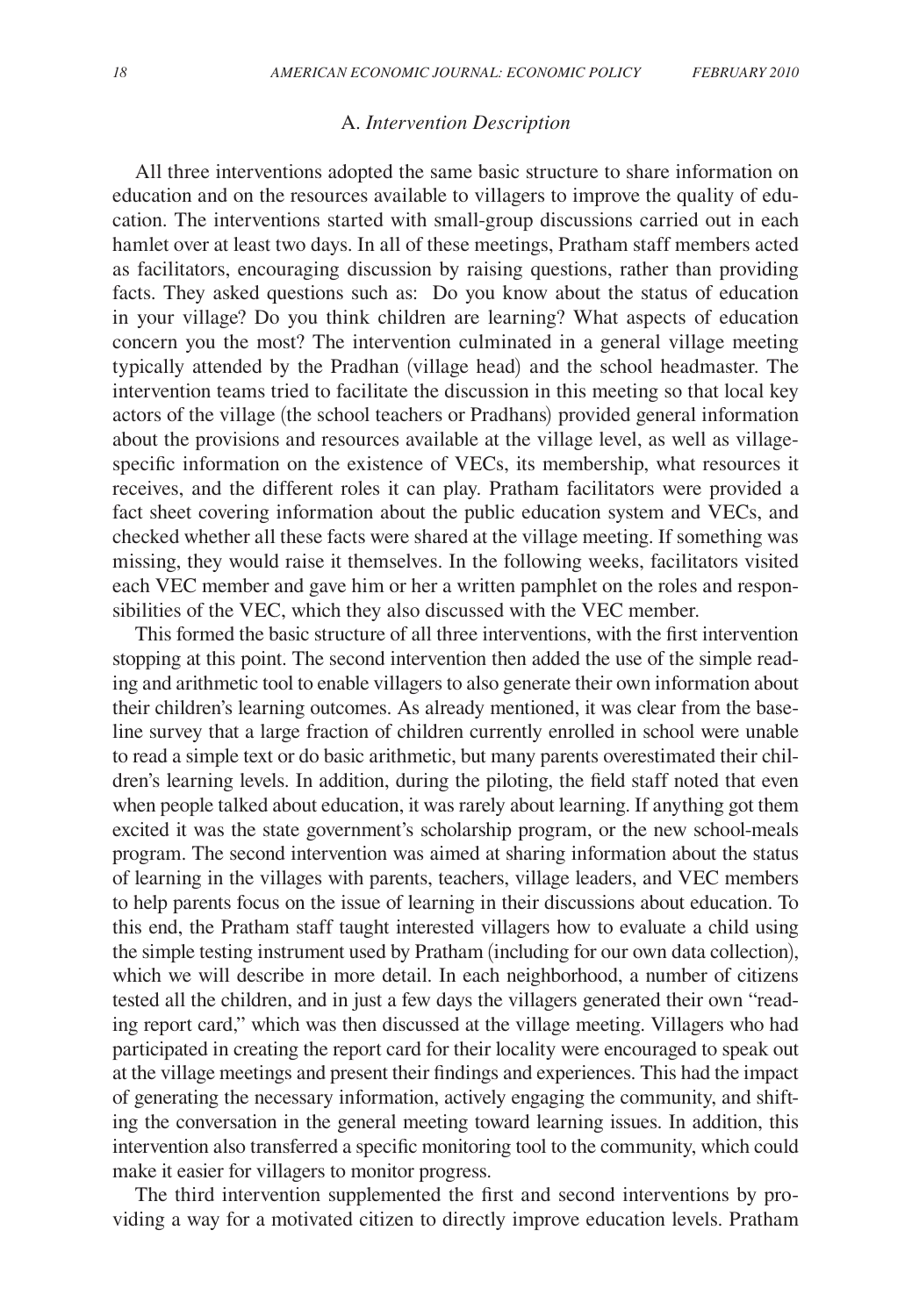<span id="page-18-0"></span>introduced the villagers to a simple technique for teaching children how to read used in its own flagship "Read India" program. It invited local volunteers to learn how to teach children how to read using a simple pedagogy developed by Pratham, and start after-school reading classes. During the time that the Pratham teams spent in the village (usually three to four days), there would be a "demonstration" class in which simple activities to boost reading were shown with children in the village. Individuals who wanted to teach could attend a training session conducted later, which lasted for four days. Volunteers were then supported by periodic visits from Pratham staffers, who checked that the classes were held and provided some in-service training. Each village in treatment three received about seven visits from staffers. The third intervention therefore offered the community a direct and individual way to improve learning levels. Such direct interventions by the village community were specifically mentioned in the UP state government pamphlet on VECs as one of the things that community members can and should do to improve education in their village. However, it is worth emphasizing one key difference between this piece of the third intervention and everything else that was implemented in this experiment. This was the one thing that sections of the community could do *without engaging at all with the school system* or even the majority of the village.

Each of these interventions was implemented in 65 villages, randomly selected out of the 280 villages in the baseline between September 2005 and December 2005. A fourth group of 85 villages formed the control group. Monitoring data suggests that the interventions were well implemented. All treated villages held at least one meeting, with some holding more than one, for a total of 215 village-level meetings in the 195 villages. The meetings were well attended (the general meeting had on average 108 participants, 95 percent of whom were present during the entire meeting), with good representation from different hamlets and castes of the village (37 percent of the meeting attendees were women). In terms of who spoke, 72 percent of the meetings had participation from a wide range of groups and castes, and in 55 percent of the meetings, men and women were equally likely to be talking (in 84 percent of the remaining meetings, males did most of the talking). In 55 of the 65 treatment 3 villages (i.e., 84 percent of the total), volunteers started reading classes. On average, there were 7.4 reading camps per village in treatment 3, each led by a different volunteer, but with the considerable variation of between 0 and 16 groups per village and a total of 7,453 children in the villages (135 per village on average). In our random sample of surveyed children, the intervention 3 communities, 8 percent, or 315 children, had attended the camp.

#### B. *Comparison with Best Practice—Why These Interventions?*

While these interventions were based on Pratham's extensive knowledge of the situation on the ground, and on extensive piloting of ways to conduct effective meetings, it is reasonable to ask whether the interventions were actually designed to work well. There is, of course, no conclusive way to answer this question. There is always the possibility that something else would have worked better in any particular context. On the other hand, the intervention needed to be simple enough to be replicable and for the lessons to be generalizable. Recognizing this, Pratham followed a set of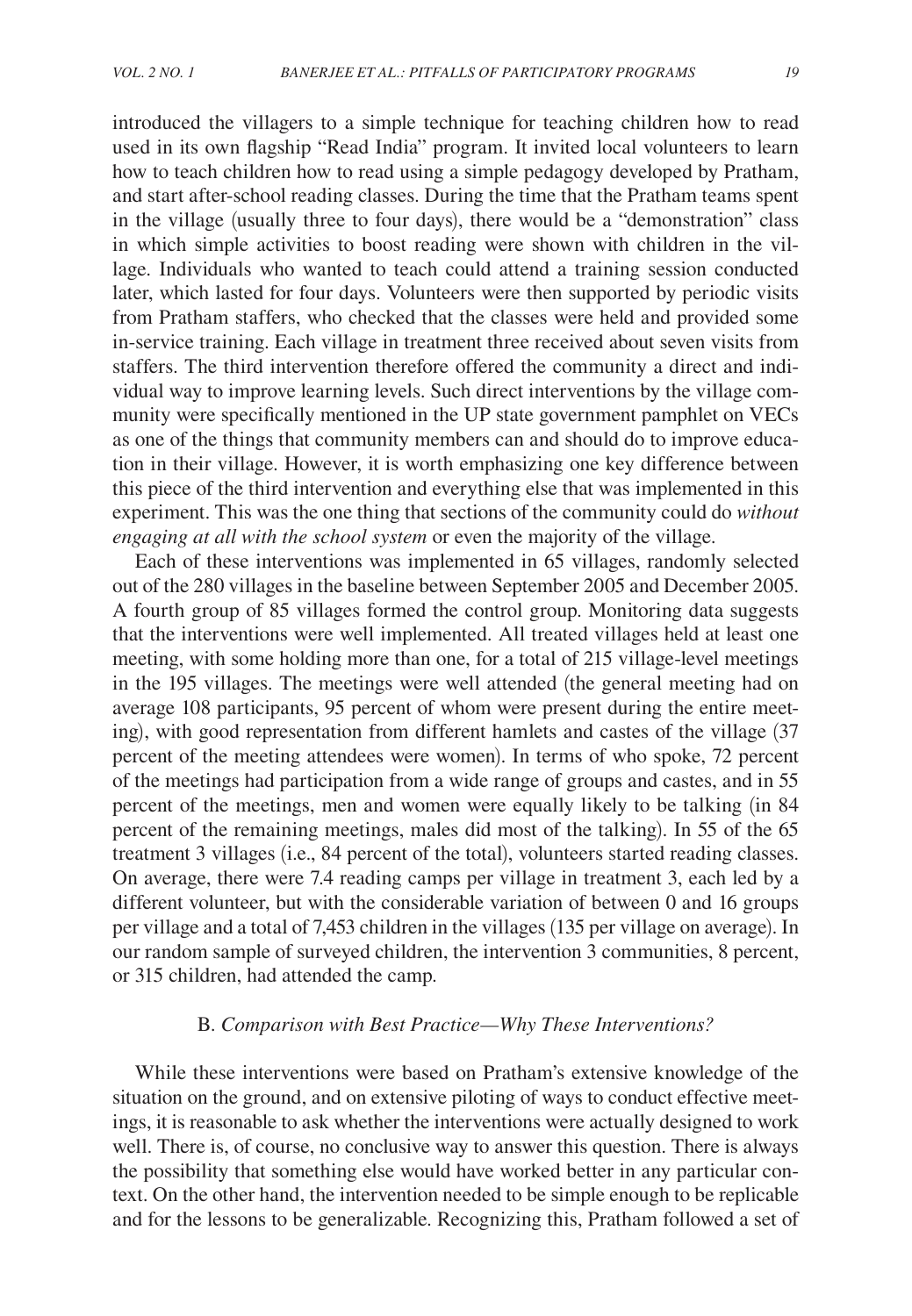the "best practices" for external interventions aimed at inducing greater participation in the monitoring and improvement of public services. The fact that the interventions followed these guidelines should go a long way toward assuring that what we evaluate in this paper corresponded ex-ante to what policymakers would consider to be an effective participation intervention. Thus, in this section, we summarize the best practice guidelines available from the *World Bank's Participation Sourcebook* (1996) (and other notes on best practice from this same source), 8 and argue that the intervention that Pratham designed and implemented met most of these criteria. Moreover, we will suggest that Pratham was a natural candidate for being the implementing organization. In this sense, the intervention we study should provide us a "best case" scenario for the effectiveness of these kinds of interventions, at least in a context similar to UP. While something else may have worked better, it is not something that was suggested for this context.

The first guideline is that the intervention should be inclusive. There needs to be an attempt to include all sections of the village and make them feel that they are a part of the intervention. Specifically, it is not enough to have one big meeting where outsiders deliver their message and leave. The Pratham volunteers were in the field for at least two days (for four days in the cases of interventions two and three), and facilitating teams visited each hamlet within a village, making sure to cover "low-caste" hamlets, carrying out conversations about education in small and large groups (which enabled women to participate, for example), and inviting local people to take the lead.

Second, the mobilization should not create unrealistic expectations. Here, the objective was to raise the learning levels of the children, in particular with respect to reading. Pratham's experience shows that it is indeed possible for a child to considerably improve his or her reading level in a few months, provided that some targeted attention is paid to the child (Banerjee et al. 2007).

Third, the intervention should not bypass or undermine existing institutions. Interventions 1 and 2, which build on the role of VECs in facilitating change, clearly satisfy this criterion. Intervention 3 was the only one in which an alternative to the existing institutions was proposed, though as a complement to the system, rather than a substitute.

Fourth, practitioners emphasize the value of community-owned "score-cards" in mobilizing communities to take action. In interventions 2 and 3, the community created its own report card by testing children in math and reading. Both the results and the tools were transferred to community members.

As the largest NGO in India, Pratham has demonstrated success in several randomized evaluations of its programs and it reaches millions of children throughout the country. Since 2005, Pratham has designed and run the ASER, which tests children in all of India's nearly 600 districts every year. It is the largest exercise of its kind in the country and generates the only current estimates of children's basic learning (reading and arithmetic) disaggregated at the state and district

<sup>8</sup> The *Sourcebook* can be found at the following Web site, with links to other notes on designated best practice: http://www-wds.worldbank.org/external/default/WDSContentServer/WDSP/IB11996/02/01/000009265\_396121 4175537/Rendered/PDF/multi-page.pdf.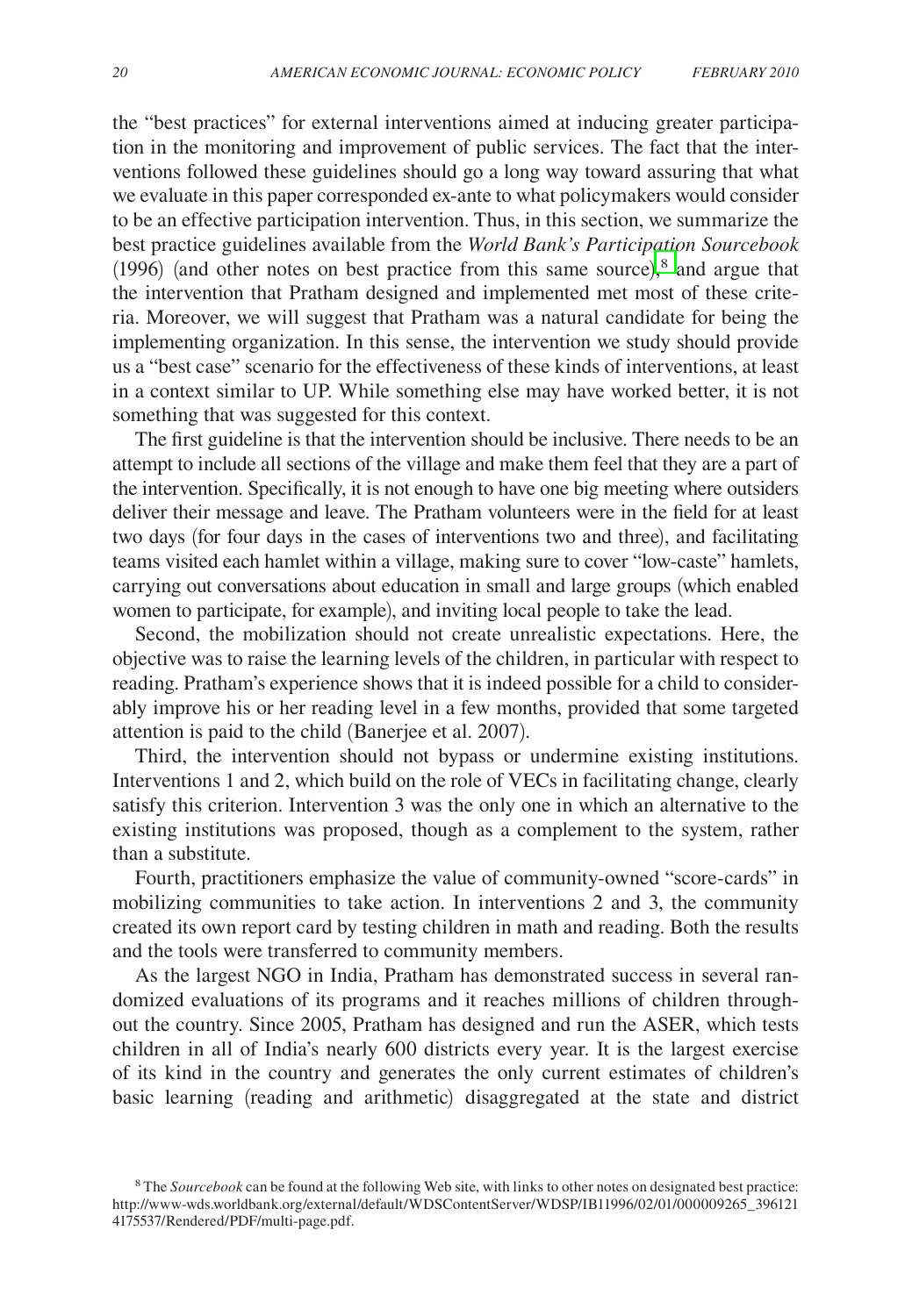<span id="page-20-0"></span>levels.<sup>9</sup> Pratham plays an extremely prominent role in the discourse on education in India. The organization takes community participation in education very seriously (it is the backbone of its flagship "Read India" program) and devotes considerable resources to make sure that the program is implemented as well as possible. Pratham has worked closely with the government for several years, and, as such, was probably the most likely to be (and perceived to be) a credible source of information, training, and advocacy for the villagers to improve public services. Pratham's motivation and expertise thus made it an obvious candidate for implementing these interventions.

Taken together, this information suggests that we can be reasonably sure that we are evaluating well-designed and effectively implemented interventions. It is also clear that they reached their immediate goals: encouraging participation; holding meetings that focused on learning; and generating discussion, interest, and willingness on the part of at least some people to act (as evidenced by the fact that Pratham was effective at recruiting volunteers for the reading camps).

#### **IV. Intervention Results**

This section summarizes the results of the interventions. It shows that all three interventions achieved their immediate goals. VEC members and parents became more aware of the institutions of participation in all three interventions, and, in villages that participated in intervention 2 and 3, they became more aware of the status of education in their village. In intervention 3 villages, trained volunteers held reading camps for children after school. However, none of the interventions increased parents' involvement with the public school system, and, correspondingly, there were no changes in school resources. Consequently, interventions 1 and 2 did not result in any increase in learning, while the reading camps were extremely effective, leading intervention 3 to have significant impact on the improvement of children's reading levels.

#### A. *Knowledge of the Participatory Institutions and the Status of Education*

Reassuringly, all of the interventions did affect what VEC members know about their role, as shown in panel A of Table 1. Looking at the average effect of treatments 1–3 (in column 7), the average impact on family outcome in panel A (VEC members' knowledge about their role) is large, 0.35 standard deviation, and significant. The effect of the treatment is positive on all the variables in this family. It is significant for their knowledge of the SSA (there is an increase of 7.5 percentage points in the fraction who have heard about the SSA, and 7.8 percentage points in the number of VEC members who know they can access funds through the SSA), and the probability that they have been trained (13 percentage points). However, these improvements are counterbalanced by a worsening of what VEC members know in the control villages (many of the VEC members had changed in between, and the new members did not receive training outside of the intervention villages), so that

<sup>9</sup> See www.asercentre.org for details on all ASER reports since 2005.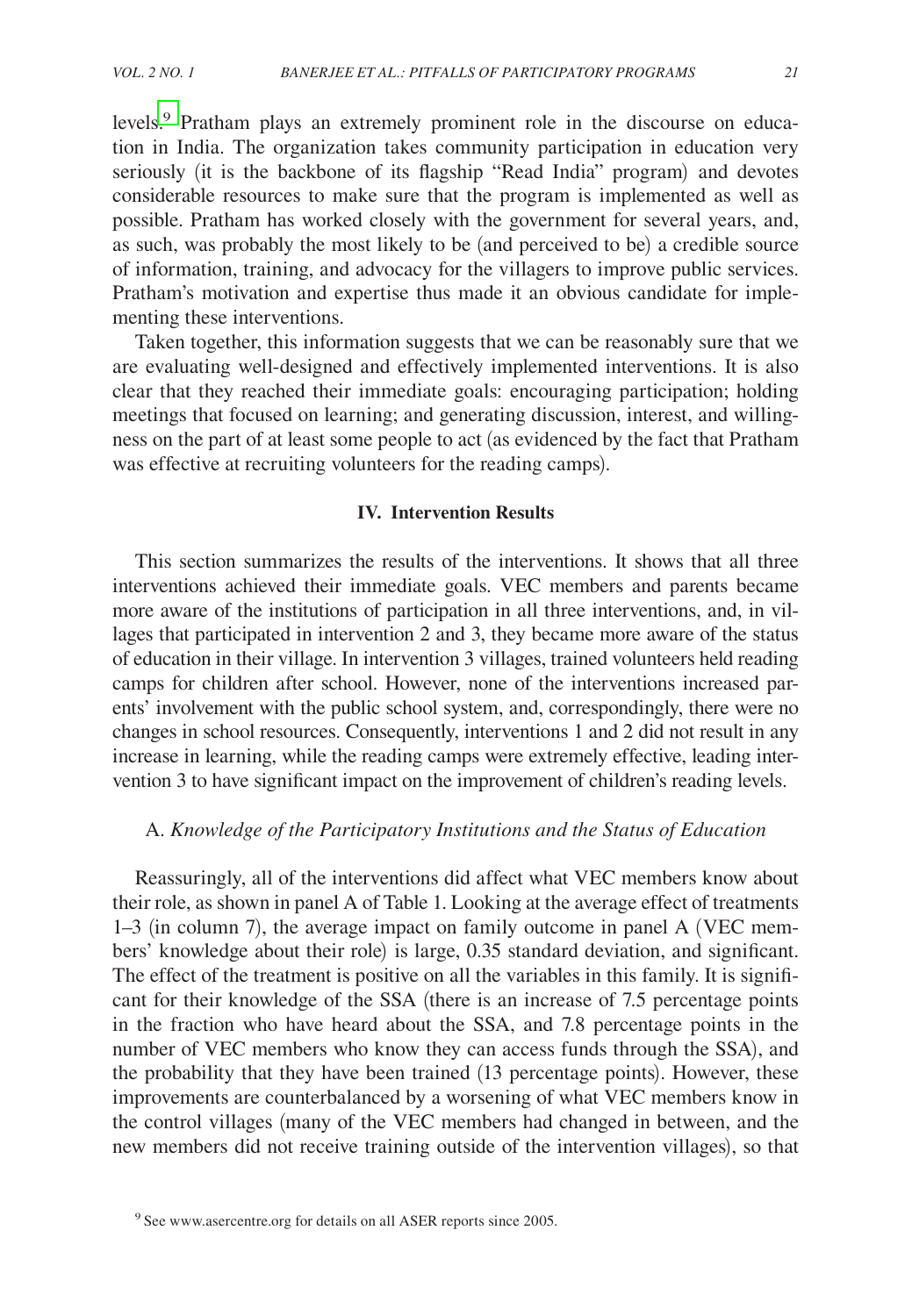<span id="page-21-0"></span>the overall level of knowledge of the VEC members did not actually increase in the treatment villages between the baseline and the endline surveys.<sup>10</sup>

Panel C of Table 1 shows that VEC members also know more about the village's state of education in the intervention villages. When we consider the family of outcomes, their knowledge of what children know has improved by 0.21 standard deviations (significant at the 10 percent level) on average across all three treatments (column 7). Knowledge improves in all treatments (significantly so in treatments 1 and 3). Curiously, they seem to have learned the most in intervention 1.

We also find a significant difference in parents' knowledge of the VEC between treatment and control villages (Table 2, panel A). Parents in treatment villages are 2.9 percentage points more likely to know that a VEC exists (compared to only 4 percent in the control at endline). However, these effects are strikingly small, and the proportion of people who know about the VEC even after the interventions remains very small, barely 7 percent. The 360 or so households in an average village sent 108 adults to the meeting. Even under the extreme assumption that two adults came from every household that was represented, this means that one in six households was at the meeting. If everyone who was at the meeting registered the fact that there was a VEC in the village, we would have expected the fraction of those who knew about the VEC by the endline to be at least 15 percent (and plausibly much more since 62 percent of the participants were male, and therefore probably represented different families). It seems that either many of the participants in the meetings did not register the information about the VEC or they promptly forgot. (The fact that the share of parents who know about the VEC went down from above 8 percent to 4 percent in the comparison villages suggests that people do forget.) Overall, there does not seem to be an increase in parental awareness of their roles and the VEC roles in education (Table 2, panel A). The average impact of all treatment on the awareness family is 0.021, with a standard error of 0.021.

Parents are also slightly more aware of their village's education status in villages that came under treatment 3, (Table 2, panel C). The average effect on the family of outcomes "knowledge of education status in the village" is 0.097 standard deviations in treatment 3 villages, and 0.05 standard deviations across all three treatments on average (column 7). The effect for treatment 3 villages is significant at the 5 percent level.

# B. *Parental Involvement*

Despite the real, if modest, difference in awareness, we see very little difference between the VEC's performance in treatment and control villages. They are no more likely to report that they have complained to anybody, or tried to raise resources in any of the treatment groups. In Table 1, panel B, the effect on the family of outcome for the joint treatment is –0.030, with a standard error of 0.076. Thus, we can reject at the 5 percent level that the intervention increased VEC activism by 0.12 standard deviations. Panel D in Table 1 shows that they neither showed more awareness of

<sup>&</sup>lt;sup>10</sup> Note that, in both the baseline and endline surveys, the question was phrased exactly the same and the interviewing team had the same members. So, it is unlikely that this change is due to a different way of conducting the survey.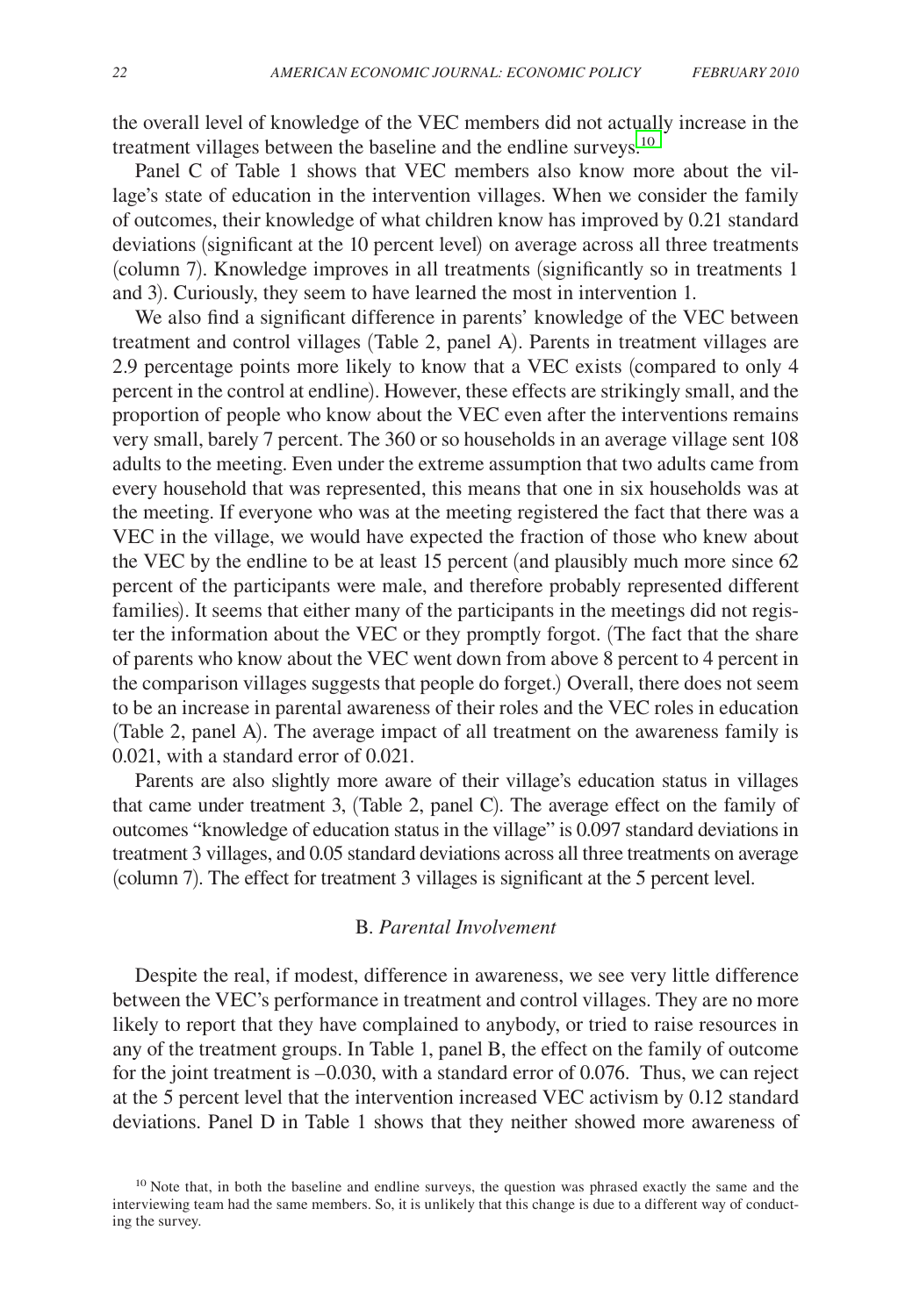the VEC's responsibilities for hiring Shiksha Mitras nor were they planning to do anything more about hiring Shiksha Mitras (the effect on the family of outcomes is 0.034 standard deviation, with a standard errors of 0.090).

The intervention also did nothing to increase the parents' engagement with the schools (Table 2, panel B). Parents are no more likely to have visited the school or to have volunteered time and/or money in the treatment villages than in the control villages. This finding holds for each of the three treatments. The impact of parent involvement with schools is even smaller than the impact of awareness. We can reject at the 5 percent level an increase of 0.06 standard deviations in parents' involvement with the schools for any treatment, which would be a very small effect. The parents' reports are confirmed by the head teachers, who do not report any more visits from parents, having received any more input of time or money from parents, or having exercised any more effort to involve parents (see Web Appendix, Table 7).

As reported before, the one place where we do see a difference in parents' action is in the intervention 3 villages where volunteers ran more than 400 reading courses in the 55 villages. We did not collect systematic direct information on volunteer classes in the other villages, but there were no reports of such classes being started. An indirect indication that the supply of tutoring classes did not increase is that we did not see an increase in the fraction of children attending tutoring classes in intervention 1 and 2 villages. In contrast, where the volunteers provided a readily available outside option (Pratham's reading course), parents did take advantage of it. Eight percent of the children in intervention 3 villages have attended a reading class (Table 3). Reassuringly, attendance to the course was concentrated among children who did not already read fluently. Thirteen percent of the children who could not read anything, or who could read only letters in the baseline, attended the class, while 7.4 percent of the children who could read words or a short paragraph at baseline attended the class (Table 4, column 6). Also, 3 percent of the children who could read a story at baseline attended the class.

Another way parents could have reacted to the information that was provided to them was to choose a purely individual course of action—exit. The private school market is very active in UP, and almost every village has at least a private school, which is usually affordable to even poor families. At baseline, 34 percent of children were in private school.<sup>11</sup> Interestingly, however, there is no evidence of parents reacting to the information about their children's learning by moving their children to a private school or increasing their tutoring. In intervention 3 villages, we actually see the fraction of out of school children go up by 1.3 percentage points (significant at the 5 percent level), a not insignificant 16 percent increase over the comparison group figure, which turns out to be entirely due to children dropping out of private or NGO schools (results omitted to save space). It may be that parents consider the reading classes to be an adequate alternative to a private school.

Finally, another private reaction could have been to get the students to attend school more often. Children are in school only about half the time, leaving a large margin for improvement. Panel B in Table 3 suggests that the interventions did

<sup>&</sup>lt;sup>11</sup> The de facto privatization of the Indian school system in many states has been noted by several authors, including Lant Pritchett and Rinku Murgai (2006).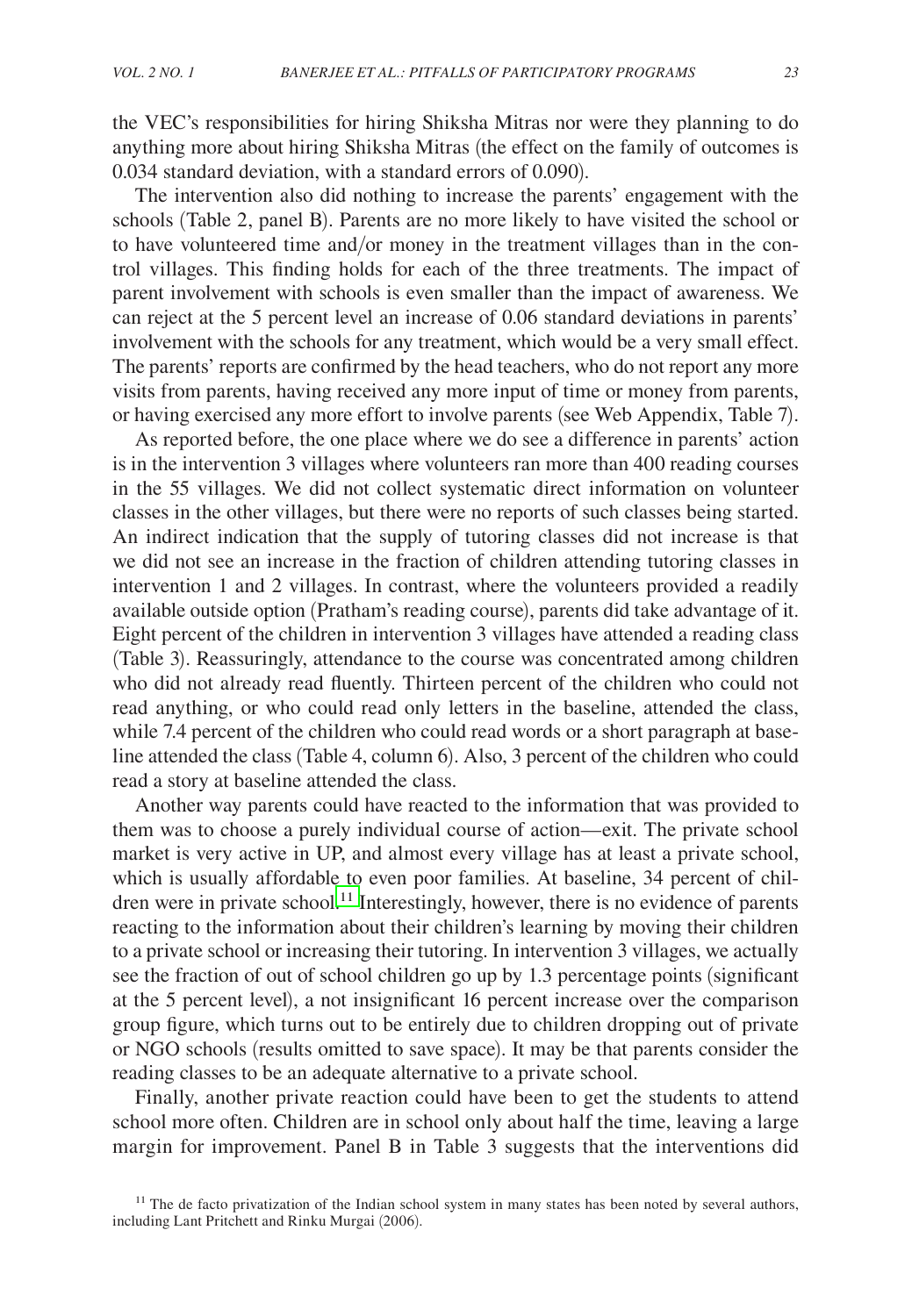<span id="page-23-0"></span>not affect child attendance either. The effect of all 3 interventions on the family of outcomes is  $-0.094$ , with a standard error of 0.069. We can thus rule out at the 5 percent level a 0.04 standard deviation increase in child presence in school, a small effect.

# C. *School Resources, Teachers, and Students*

With headmasters doing no more to mobilize parents, and neither parents nor VEC members requesting more school resources, it is not surprising that there is no evidence that any of the treatments generated additional nonteaching resources for the schools. Overall, we find no effect on school resources, nonteaching resources or teacher presence (Web Appendix, Table 9). The only variable where we find a positive effect is in intervention 2 villages, which were significantly more likely to hire a Shiksha Mitra, a local teacher who is hired and controlled by the community (intervention 2 villages hired 0.23 additional Shiksha Mitra, while the control had 1.2 Shiksha Mitra at endline, significant at the 5 percent level). Obtaining resources for the school to hire a Shiksha Mitra is one of the most obvious ways the VEC can influence public education, so this effect is encouraging. Note that there was no significant increase in intervention 3 villages, perhaps because the reading classes were seen as a more effective way to improve learning.

### D. *Learning: Mobilization and Information*

Given that there appears to have been little or no action at the school level (except for the hiring of 20 percent more Shiksha Mitras in intervention 2), no initiative by small groups outside the school system, and no individual action by parents to take their children out of the public school system, seek extra help, or force them to attend school more regularly, we probably should not expect interventions 1 and 2 to have an impact on learning levels. And indeed, as Table 4 shows, neither intervention has an effect on reading or math levels. Both reading and math levels increased as much in the comparison group as in either treatment 1 or treatment 2. None of the treatment effects estimated for various reading levels and subgroups is significant at the 5 percent level or better, and the standard errors allows us to rule out even small effects. For example, we can rule out that an intervention 2 resulted in an increase of 1.7 percentage points in the fraction of children who can read at least letters, and an increase in 1.2 percentage points in the fraction of children who can read words or paragraphs.

# E. *Learning: Impact of the "Teaching" Intervention*

In contrast, the third intervention (which had the reading camps) had a very large impact for the children it was meant to affect. Column 5 in panel A of Table 4 displays the learning results of intervention 3. Overall, children in the villages that received intervention 3 are 1.7 percent more likely to read at least letters (significant at the 5 percent level), 1.8 percent more likely to read words or paragraphs (significant at the 5 percent level), and 1.7 percent more likely to read stories (significant at the 10 percent level).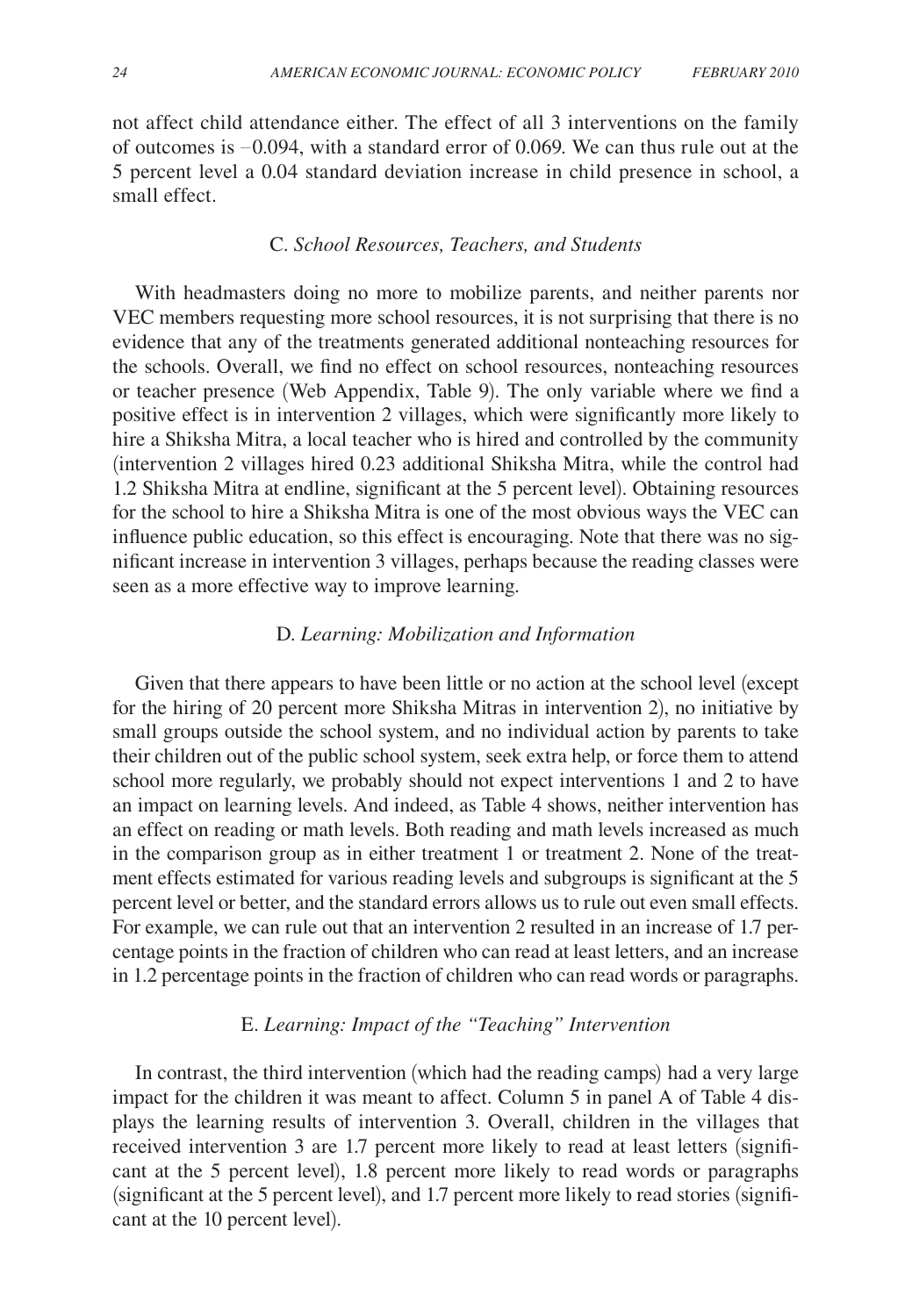This average masks considerable heterogeneity, however: The intervention was not meant to teach letters to children who could already read them, and conversely a threemonth program could probably not bring a child who could not read letters to the level where he could understand a story. The effects are thus expected to vary according to the child's initial level. When we run the same regression separately for children at different reading levels, the results reveal a clear pattern.<sup>12</sup> Children who could not read anything at the baseline are 7.9 percent more likely to be able to read at least letters at the endline in intervention 3 villages. But their improvement stops at the letter recognition stage. They are no more likely to be able to read paragraphs or stories (Table 4, panel B). Those who could read only letters at baseline are 3.5 percent more likely to read at least paragraphs or words, and 3.3 percent more likely to read stories if they were in intervention 3 villages. Those who could read either at the word or paragraph level are 4 percent more likely to read at least paragraphs or words (note that 19 percent of the children who started at that level have regressed in the comparison group).

These increases may not seem that large at first, but we have to remember only a small fraction of the village's children attended the classes. On average, only 8 percent of children (including 13 percent of those who could not recognize letters) in our sample attended the reading class in intervention 3 villages. Since none of the interventions (including intervention 3) seem to have affected any other dimension of the child's learning experience, it is reasonable to assume that the effect of intervention 3 on reading outcomes came entirely from attending the reading classes. In this case, being in an intervention 3 village is a valid instrument for attending the reading class. Thus, we run a two-stage least squares regression, where the variable "attended a reading class" is instrumented using "intervention 3," i.e., we run

(2) 
$$
y_{ij} = \alpha + \lambda R + \beta_1 T_1 + \beta_2 T_2 + \mathbf{X}_{ij} \gamma + \varepsilon_{ij},
$$

where  $R$  is a dummy for whether the child attended the reading program, and  $T_3$  is the instrument for *R* (other variables instrument for themselves). *X* is a set of child-specific controls including age, gender, school status at baseline, and reading level at baseline.

The results are presented in column 7 in Table 4. Provided the exclusion restriction is valid (i.e., the effect of intervention 3 is entirely channeled through attendance to the reading classes), this instrumental variable estimate tells us the effect of attending a reading class on the ability to read at various levels for the sample of kids who chose to attend. On average, the results in panel A suggest that attending a reading class makes these children 22 percent more likely to be able to read at least letters, 23 percent more likely to read at least a word or paragraph, and 22 percent more likely to read a story (though this last effect is not significant). Note that this is

 $12$  We have checked whether the groups remain balanced within subgroups defined by childrens' ability by running the household level on the treatment variables within each category. We found that 10 percent of the regressions show a significant difference between the treatment and the control groups at the 5 percent level, including 46 percent in a "positive" direction and 54 percent in a "negative" direction. Thus, it seems that while there are a bit too many significant baseline variables, they are not at risk of biasing our results in one direction or the other. The results are virtually identical regardless of whether the household-level control variables are included or not.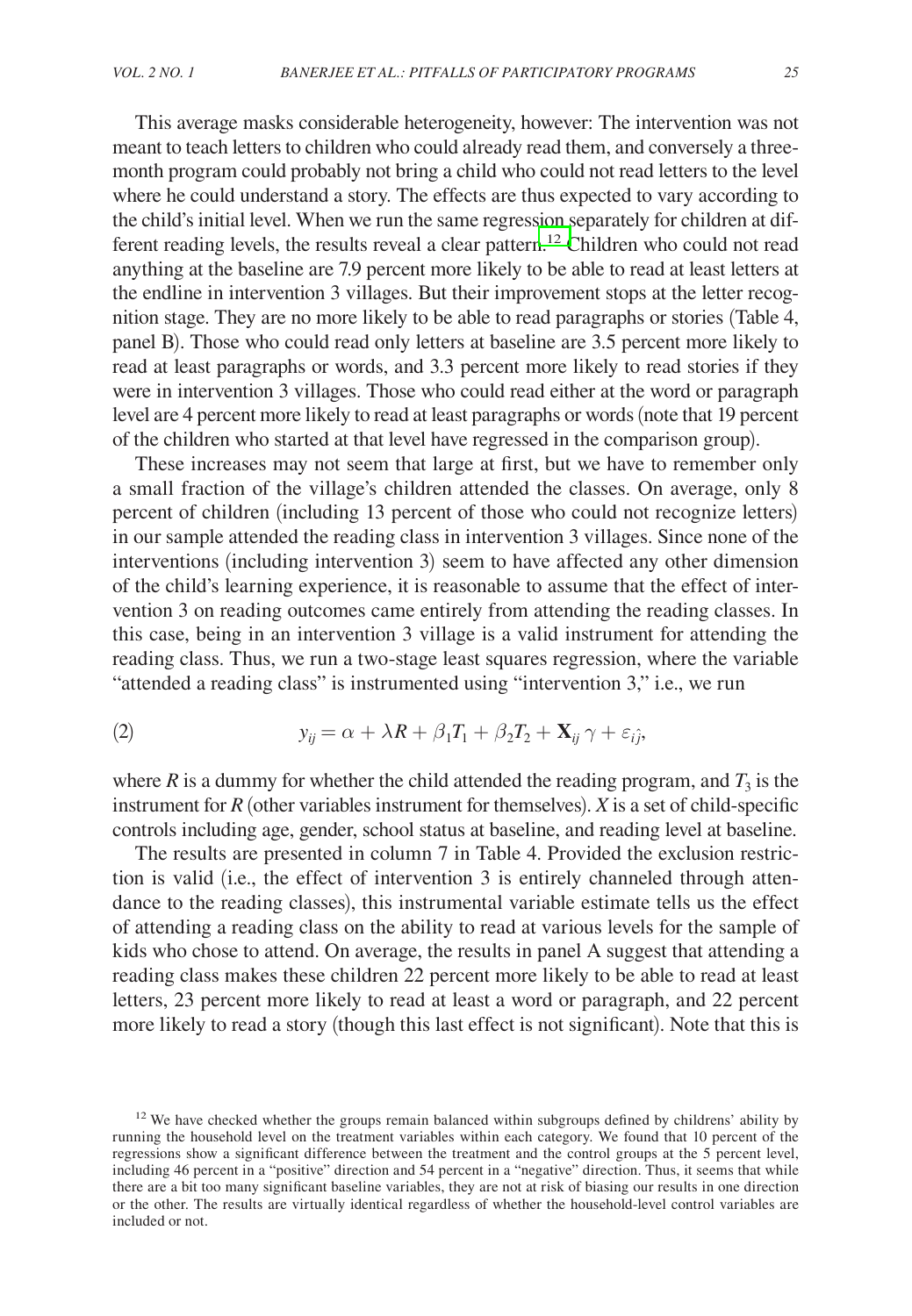<span id="page-25-0"></span>an estimate of the impact of the reading class on those who participated, and those who chose to participate may have had particularly large treatment effects.

Again, to understand the impact of the program, it is important to disaggregate by initial learning level. A child who could not read at all is 60 percentage points more likely to read letters after attending the reading class. A child who could read only letters at baseline and attended the camp is 26 percent more likely to read stories. Thus, the effect on those who could already read letters is mainly to allow many of them to directly switch to the story level. Children who were able to read at the word or paragraph level are 61 percent more likely to still read at the word or paragraph level, and 46 percent more likely to read at the story level (though this last effect is not significant). These are very large effects. In fact, they had not much scope to be larger. Adding the endline reading level in the comparison group (column 2) to the point estimate of the treatment effects (column 7) implies that *every child* who could not read anything at baseline but attended a reading class could read letters at the endline, and almost every child (98 percent) who could read at the word or paragraph level can now read at the story level. The only way to make the program more effective would be to increase the proportion of children who benefit from it. Almost 35 percent of those who could read letters at baseline and attended the reading class are able to read at the story level.

In summary, the reading program, which offered the villagers an alternative form of participatory action, where a single individual could directly affect learning outcomes outside the school system, did lead to dramatic increases in reading ability for those who attended. These results confirm Pratham's intuition that, combined with the traditional school system, a two- to three-month camp attended two hours a day is sufficient to get many children who could not read fluently (the letter readers) to read fairly fluently. Children who start with nothing can be taught letters. This suggests that either a second camp would be needed for them, or that they are harder to teach. Not surprisingly, there is not much evidence of an effect of the reading camps on math (although there is a surprising 2 percentage point increase in the number of children who can divide in treatment 3 villages (Table 4, panel F)). These results are important in and of themselves because they suggest that the Pratham intervention, a large-scale intervention, which today reaches millions of children in India, is an extremely cost-effective way to improve test scores. They are also important because they suggest that teaching a child to read is not particularly difficult. If a village level volunteer with a grade 10 or 12 education can achieve this goal after four days of training, the failure of the government schools to achieve it, arguably, owes more to a lack of incentives or motivation, than to the innate difficulty of the task.

However, not everyone who should have attended "Read India" classes did so, and, as a result, the effects of the program appear more muted when aggregated at the village level. The next step for Pratham therefore seems to be to find ways to effectively increase the outreach of the program, while maintaining its effectiveness. In ongoing work, we are evaluating the impact of training the teacher in the reading method.

#### **V. Conclusion**

"Citizen participation" is often touted as a general purpose solution to the many deficiencies of publicly provided services. Aid agencies, such as the World Bank,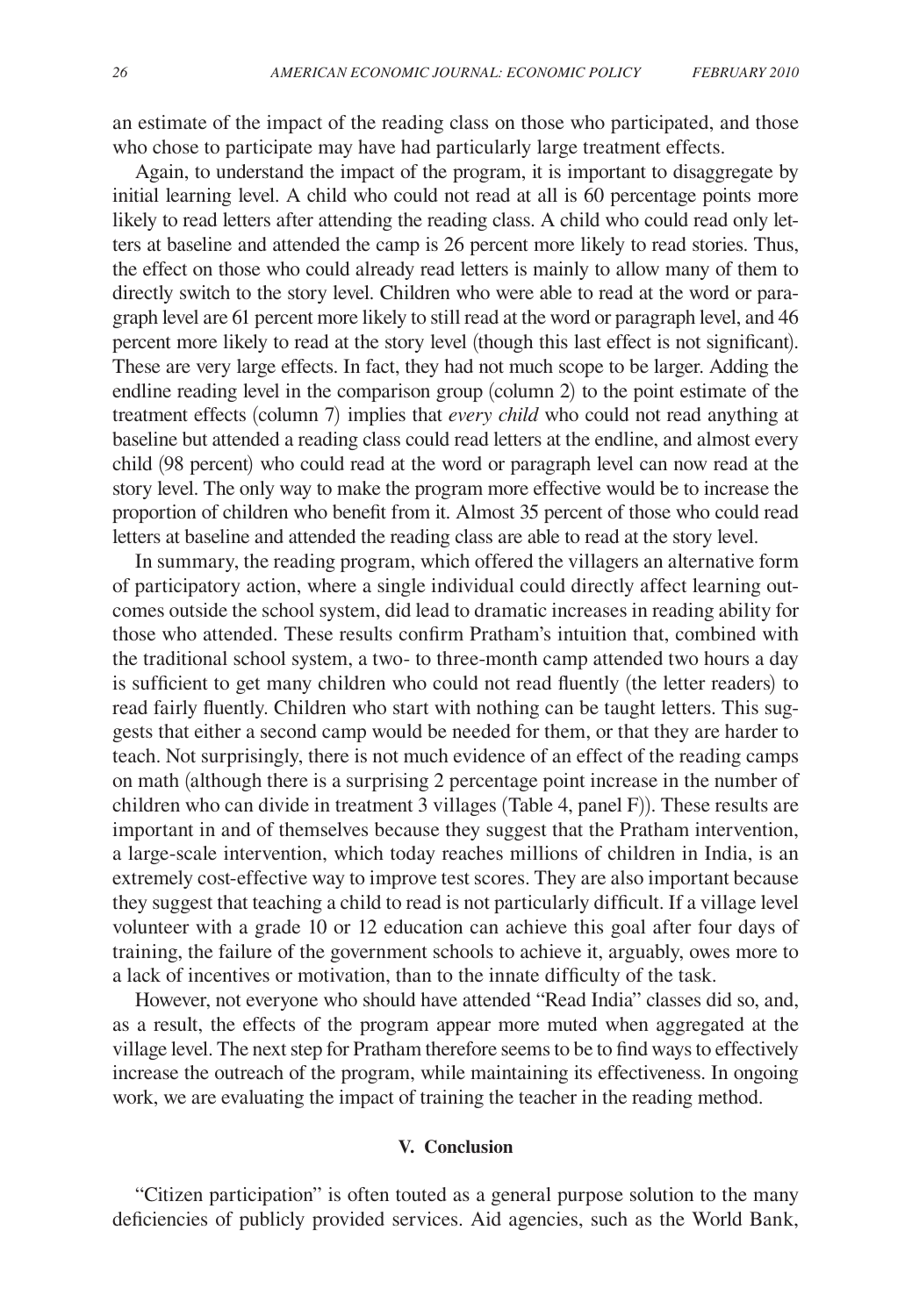are now recommending, and often requiring, community participation in government service delivery programs, and many developing country governments are beginning to include participatory institutions into their health and education reform efforts. Whether participation can be achieved through top-down policy design or external interventions, and further, whether it can be effective in improving service delivery or development outcomes, remains an open question on which rigorous evidence is beginning to emerge.

The results from this study show contrasting results. Neither providing information on the channel of interventions available to villagers, nor helping citizens gather information on the status of education in their villages, led to greater involvement of parents in the school systems, or to private responses (e.g., exit, tutoring, volunteering). Not surprisingly then, in these two groups, there was no impact on learning. In contrast, in the villages in which the "Read India" intervention was conducted, there was a remarkable community participation in response to the offer of being trained in a teaching tool, something that gave the volunteers (presumably with the support of some parents) the ability to directly improve educational outcomes for a group of village children, without directly engaging with the school systems. More than 400 community members volunteered to take up the tool, and held reading camps in which almost 7,500 children enrolled in the study area. These camps were remarkably effective in teaching illiterate children to begin to read.

Thus, it was possible to encourage effective collective action by providing a specific pathway to influencing outcomes that was not reliant on transforming the existing political or educational system. The findings that general information and mobilization campaigns to improve the public sector do not work, but direct action can be motivated by offering a specific way to act, are consistent with the findings of other studies that evaluate the effectiveness of interventions designed to improve public services through participation. In India's recent educational history, there have been cases of successful campaigns based on massive community mobilization and action. One such example is the adult literacy campaigns of the late 1980s and early 1990s. In recent studies, Banerjee and Duflo (2006) find no effect of alerting the community of the absence of the health worker in India, and Olken (2005) finds that increasing attendance at community meetings did not reduce overall corruption on road projects in Indonesia, but it reduces the incidence of unpaid labor. Villagers were able to complain about their own labor not being paid, but not to monitor the amount of material that disappeared. Furthermore, he finds that anonymous comment forms did not reduce corruption when they were distributed through the political hierarchy but were effective when widely distributed (through school children). Duflo, Dupas, and Kremer (2007) found that when school committees in Kenya were given funds specifically to hire an extra teacher over whom the committee had direct control, they did hire the teacher, and this led to an improvement in test scores. Moreover, the effects were larger when the school committees were specifically trained on how to monitor the extra teacher, and reminded that it was within their power to fire and replace her. In contrast, in a prior study in the same setting, Kremer and Vermeersch (2005) did not find any impact from encouraging the school committee to monitor the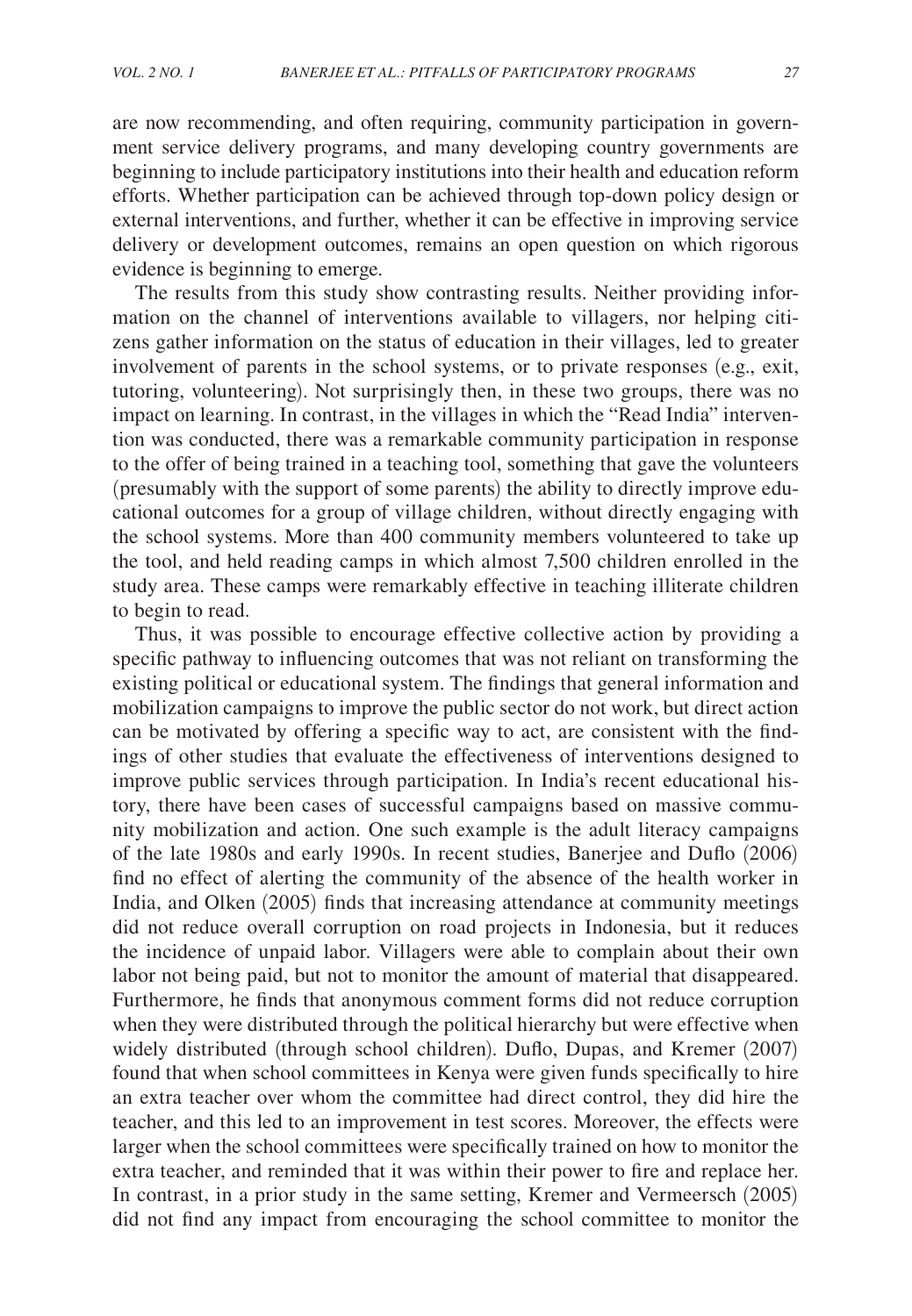regular teachers.13 Finally, in a recent study which is closely related to this work, Tahir Andrabi, Jishnu Das, and Asim Ijaz Khwaja (2009) study the impact of providing parents with reports cards containing information on the learning level of their children, and that of others in the communities in rural Pakistan. Similar to the UP context, there is an active private school market, and government schools perform poorly relative to those schools. Like us, they find that their intervention had no effect on movement out of government schools. Furthermore, they found that the intervention did not lead to an improvement of test scores in government schools, but the test scores did improve in the private schools that were initially performing poorly. Thus, this is another instance in which an information intervention led parents to take action when it was possible to do so directly (they could have direct access to the director of the private school), even as they were not able to have an influence on the government system.

Our results contrast with those of an intervention in the health sector in Uganda that also seems in many ways to be very similar to ours (Björkman and Svensson 2009). Communities in Uganda were provided with baseline information on the status of health services in public facilities. Over the course of several days facilitators used the information to generate conversations about the quality of care in the community and between the community and the providers. The project was implemented in 25 communities that had been randomly selected out of 50. Björkman and Svensson (2009) find that the existing beneficiary control institutions, Health Users Management Committees (HUMCs), were inactive at baseline, much like VECs in UP. However, in treatment communities (unlike in our study), action was taken by communities to reform and rejuvenate them. The action included firing and replacing many members of the existing community health committees. Systematic monitoring by the community of health clinics was often organized. Both provider attendance and quality of service measures (including wait time and quality of care) improved. The final result was an increase in the immunization rate and a substantial drop in child mortality.

There could be many reasons why it was possible to increase the involvement of citizens with the public sector in the Uganda case and not in UP, and it is difficult to tease them out: the political set up (Ugandans may have been more confident that the health hierarchy would respond to them), the fact that nurses are often local while teachers (except Shiksha Mitras) are generally drawn from outside the community, the outcome (in the case of health, citizens may be more able to individually demand a service when they visit the health facilities), and the fact that the intervention directly involved the local elite (the dispensary are large, and being a member of the HUMC is a powerful position, unlike being a member of the VEC in India). By voting to replace the old HUMC members with more motivated members, the

<sup>&</sup>lt;sup>13</sup> Note that in our setting as well, VECs were informed that they could request a Shiksha Mitra. There was an effect of intervention 2 on the hiring of a Shiksha Mitra, but the effect was fairly small (0.22), and they did not appear to have monitored those teachers more effectively. However, unlike in the Kenyan case, they were not directly handed the resources to do it, or the control to directly fire them. They were just told that they had the option to request money, and their input is taken into account in renewal decisions. Thus, the action proposed was much less straightforward.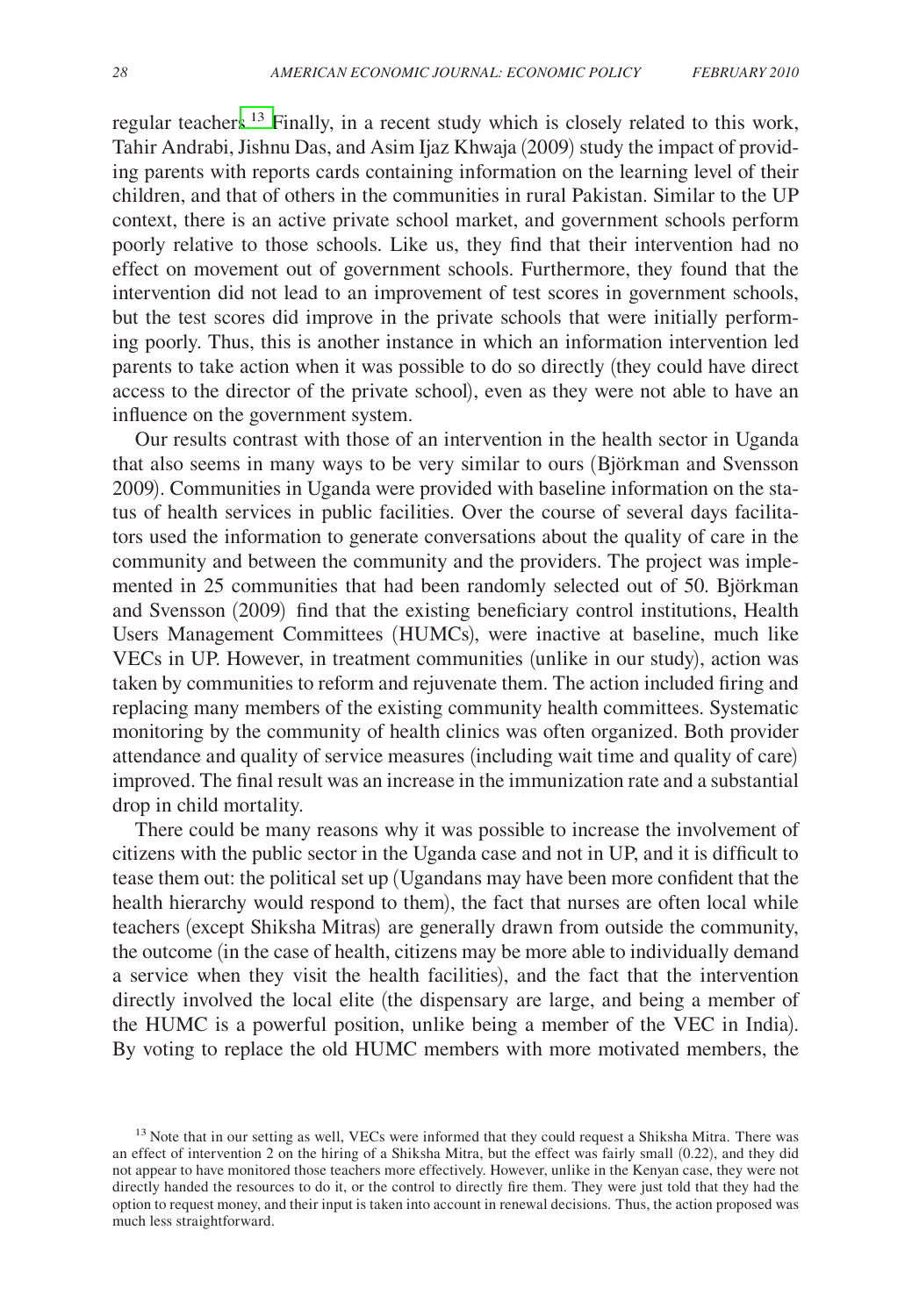<span id="page-28-0"></span>citizens were able to have an influence on the process that the VEC does not have in India.

Whatever the explanation, it seems clear that the current faith in participation as a panacea for the problems of service delivery is unwarranted. The results seem to depend, in very complex ways, on the details of the intervention and the contexts. An intervention designed according to the best practice rules failed to have any impact on the public education sector in India. It is possible that participation can be made to work on a more systematic basis in various contexts, but it would take a lot of patience and experimentation to understand how to vary the interventions as a function of the context. On the other hand, a more optimistic conclusion is that even in a setting where information and mobilization did not lead citizens to engage with the public delivery system, it was still possible to harness their energy to improve the final outcome by offering them a concrete action plan. This suggests that in settings in which the public service delivery system is entirely unresponsive to beneficiaries, identifying innovative ways to foster and channel local action may be the most effective way to improve the final outcomes. Pratham's "Read India" program is a particularly powerful example of such an intervention.

#### **REFERENCES**

- **Andrabi, Tahir, Jishnu Das, and Asim Ijaz Khwaja.** 2009. "Report Cards: The Impact of Providing School and Child Test-Scores on Educational Markets." http://ksghome.harvard.edu/~akhwaja/ papers/RC\_08May09full.pdf.
- **Banerjee, Abhijit, Rukmini Banerji, Esther Duflo, Rachel Glennerster, and Stuti Khemani.** 2006. "Can Information Campaigns Spark Local Participation and Improve Outcomes? A Study of Primary Education in Uttar Pradesh, India." World Bank Policy Research Working Paper 3967.
- **Banerjee, Abhijit, Shawn Cole, Esther Duflo, and Leigh Linden.** 2007. "Remedying Education: Evidence from Two Randomized Experiments in India." *Quarterly Journal of Economics*, 122(3): 1235–64.
- **Banerjee, Abhijit, and Esther Duflo.** 2006. "Addressing Absence." *Journal of Economic Perspectives*, 20(1): 117–32.
	- **Banerjee, Abhijit, Esther Duflo, and Rachel Glennerster.** 2008. "Putting a Band-Aid on a Corpse: Incentives for Nurses in the Indian Public Health Care System." *Journal of the European Economic Association*, 6(2–3): 487–500.
	- **Banerjee, Abhijit, Suraj Jacob, Michael Kremer, Jenny Lanjouw, and Peter Lanjouw.** 2002. "Promoting School Participation in Rural Rajasthan: Results from Some Prospective Trials." Unpublished.
- **Björkman, Martina, and Jakob Svensson.** 2009. "Power to the People: Evidence from a Randomized Field Experiment on Community-Based Monitoring in Uganda." *Quarterly Journal of Economics*, 124(2): 735–69.
- **Chaudhury, Nazmul, Jeffrey Hammer, Michael Kremer, Karthik Muralidharan, and F. Halsey Rogers.** 2006. "Missing in Action: Teacher and Health Worker Absence in Developing Countries." *Journal of Economic Perspectives*, 20(1): 91–116.
	- **Duflo, Esther, Rema Hanna, and Stephen Ryan.** 2008. "Monitoring Works: Getting Teachers to Come to School." Centre for Economic Policy Research Discussion Paper 6682.
	- **Duflo, Esther, Pascaline Dupas, and Michael Kremer.** 2007. "Peer Effects, Pupil-Teacher Ratios, and Teacher Incentives: Evidence from a Randomized Evaluation in Kenya." http://www.cid.harvard. edu/neudc07/docs/neudc07\_s6\_p03\_duflo.pdf.
	- **Glewwe, Paul, and Michael Kremer.** 2006. "Schools, Teachers, and Education Outcomes in Developing Countries." In *Handbook of the Economics of Education*, Vol. 2, ed. Eric Hanushek and Finis Welch, 943–1017. Amsterdam: North Holland.
	- **Glewwe, Paul, Michael Kremer, and Sylvie Moulin.** 2007. "Many Children Left Behind? Textbooks and Test Scores in Kenya." Bureau for Research and Economic Analysis of Development (BREAD) Working Paper 156.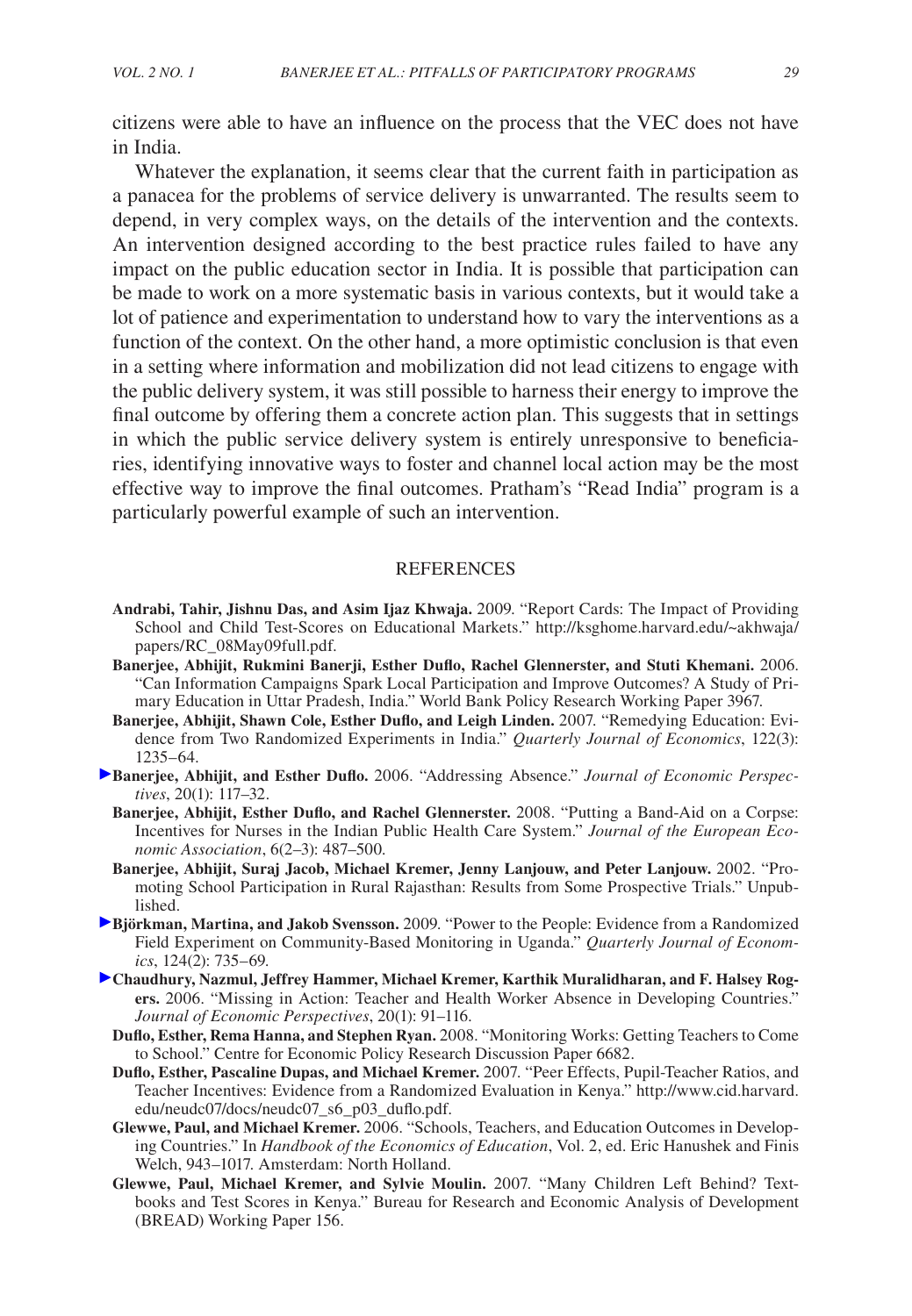- **Glewwe, Paul, Michael Kremer, Sylvie Moulin, and Eric Zitzewitz.** 2004. "Restrospective vs. Prospective Analyses of School Inputs: The Case of Flip Charts in Kenya." *Journal of Development Economics*, 74(1): 251–68.
- **Glewwe, Paul, Nauman Ilias, and Michael Kremer.** 2003. "Teacher Incentives." National Bureau of Economic Research Working Paper 9671.
- **Goetz, Anne Marie, and Rob Jenkins.** 2001. "Hybrid Forms of Accountability: Citizen Engagement in Institutions of Public-Sector Oversight in India." *Public Management Review*, 3(3): 363–83.
- **Jenkins, Rob, and Anne Marie Goetz.** 1999. "Accounts and Accountability: Theoretical Implications of the Right-to-Information Movement in India." *Third World Quarterly*, 20(3): 603–22.
- **Kling, Jeffrey R., Jeffrey B. Liebman, and Lawrence F. Katz.** 2007. "Experimental Analysis of Neighborhood Effects." *Econometrica*, 75(1): 83–119.
	- **Kremer, Michael, and Daniel Chen.** 2001. "An Interim Report on a Teacher Attendance Incentive Program in Kenya." Unpublished.
	- **Kremer, Michael, and Christel Vermeersch.** 2005 "School Committee Empowerment: Preliminary Notes." Unpublished.
	- **Muralidharan, Karthik, and Venkatesh Sundararaman.** 2006. "Teacher Incentives in Developing Countries: Experimental Evidence from India." http://siteresources.worldbank.org/INTIN-DIA/2132853-1191444019328/21508856/TeacherincentivesExperimentalevidencefromIndia.pdf.
	- **Olken, Benjamin A.** 2005. "Monitoring Corruption: Evidence from a Field Experiment in Indonesia." National Bureau of Economic Research Working Paper 11753.
	- **Paul, Samuel.** 1987. "Community Participation in Development Projects: The World Bank Experience." World Bank Discussion Paper WDP6.
	- **Pratham Organization.** 2009. "Annual Status of Education Report (Rural) 2008." Mumbai, India. Pratham Resource Center. http://asercentre.org/asersurvey/aser08/pdfdata/aser08.pdf.
	- **Pritchett, Lant, and Rinku Murgai.** 2006. "Teacher Compensation: Can Decentralization to Local Bodies Take India from Perfect Storm through Troubled Waters to Clear Sailing?" http://ksghome. harvard.edu/~lpritch/PerfectStorm\_India.pdf.
	- **World Bank.** 1996. *The World Bank Participation Sourcebook.* Washington, DC: The World Bank.
	- **World Bank.** 2003. *World Development Report 2004: Making Services Work for Poor People*. New York, NY: Oxford University Press.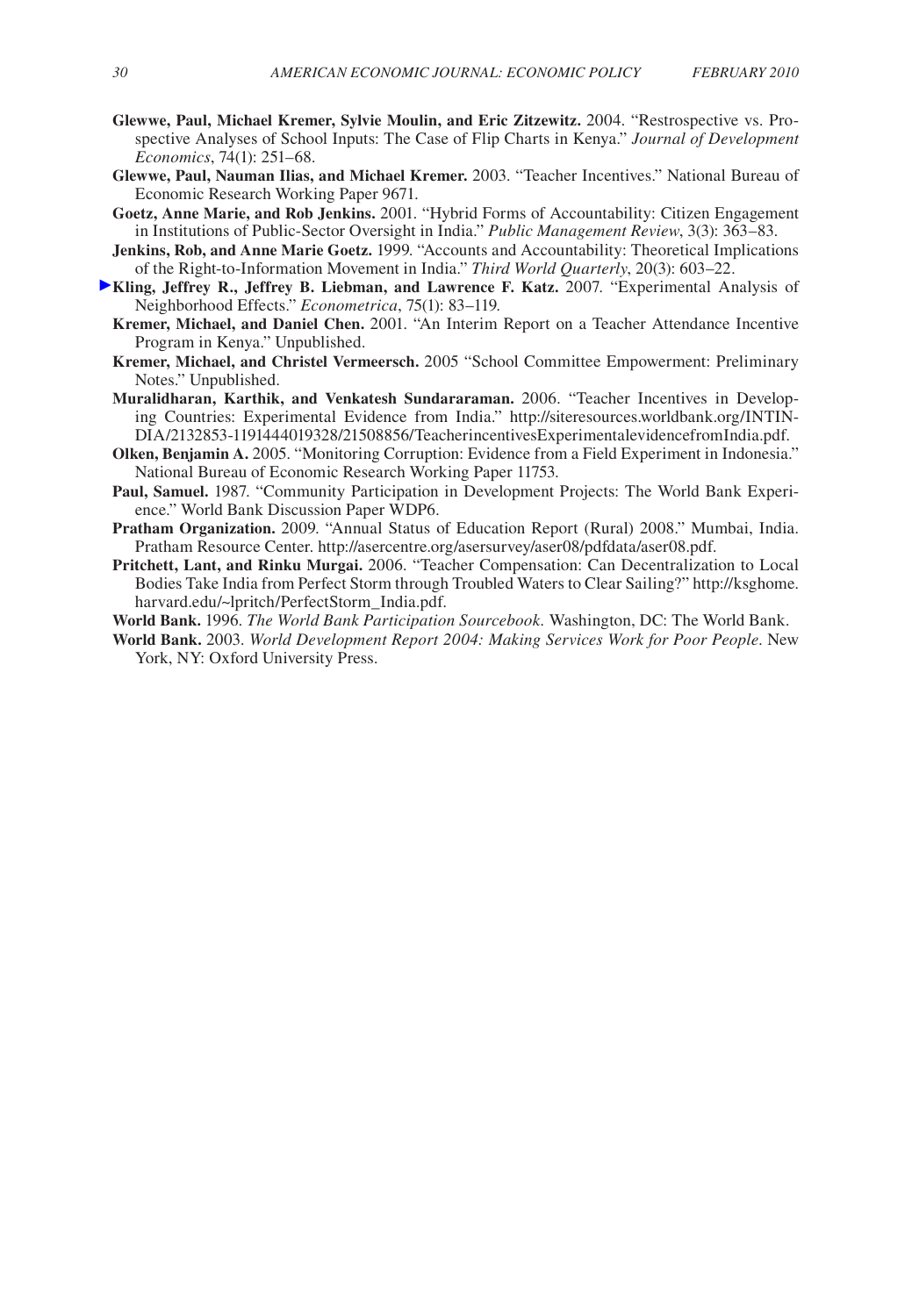### **This article has been cited by:**

- 1. ALEXANDRA AVDEENKO, MICHAEL J. GILLIGAN. 2015. International Interventions to Build Social Capital: Evidence from a Field Experiment in Sudan. *American Political Science Review* **109**, 427-449. [\[CrossRef](http://dx.doi.org/10.1017/S0003055415000210)]
- 2. Hana Brixi, Ellen Lust, Michael WoolcockIncremental Changes in the Social Contract and Local Empowerment 295-312. [\[CrossRef](http://dx.doi.org/10.1596/978-1-4648-0456-4_ch12)]
- 3. Helene Grandvoinnet, Maria Amelina, Anuradha JoshiThe Puzzling Evidence 55-81. [[CrossRef\]](http://dx.doi.org/10.1596/978-1-4648-0481-6_ch2)
- 4. Martin RavallionThe Idea of Antipoverty Policy 1967-2061. [\[CrossRef](http://dx.doi.org/10.1016/B978-0-444-59429-7.00023-6)]
- 5. Harsha Aturupane, Paul Glewwe, Renato Ravina, Upul Sonnadara, Suzanne Wisniewski. 2014. An Assessment of the Impacts of Sri Lanka's Programme for School Improvement and School Report Card Programme on Students' Academic Progress. *The Journal of Development Studies* 1-23. [\[CrossRef\]](http://dx.doi.org/10.1080/00220388.2014.936396)
- 6. Narayan Chandra Nayak, Debabrata Samanta. 2014. Understanding the Role of Participation in Public Service Delivery: Evidences from Rural West Bengal, India. *International Journal of Public Administration* **37**, 875-884. [\[CrossRef](http://dx.doi.org/10.1080/01900692.2014.928313)]
- 7. Lucie Gadenne, Monica Singhal. 2014. Decentralization in Developing Economies. *Annual Review of Economics* **6**, 581-604. [\[CrossRef](http://dx.doi.org/10.1146/annurev-economics-080213-040833)]
- 8. Halil Dundar, Tara Béteille, Michelle Riboud, Anil DeolalikarTeacher Quality in South Asia 195-238. [\[CrossRef](http://dx.doi.org/10.1596/978-1-4648-0160-0_ch5)]
- 9. Stephen Kosack, Archon Fung. 2014. Does Transparency Improve Governance?. *Annual Review of Political Science* **17**, 65-87. [[CrossRef\]](http://dx.doi.org/10.1146/annurev-polisci-032210-144356)
- 10. Menno Pradhan, Daniel Suryadarma, Amanda Beatty, Maisy Wong, Arya Gaduh, Armida Alisjahbana, Rima Prama Artha. 2014. Improving Educational Quality through Enhancing Community Participation: Results from a Randomized Field Experiment in Indonesia†. *American Economic Journal: Applied Economics* **6**:2, 105-126. [[Abstract\]](http://dx.doi.org/10.1257/app.6.2.105) [\[View PDF article](http://pubs.aeaweb.org/doi/pdf/10.1257/app.6.2.105)] [\[PDF with](http://pubs.aeaweb.org/doi/pdfplus/10.1257/app.6.2.105) [links](http://pubs.aeaweb.org/doi/pdfplus/10.1257/app.6.2.105)]
- 11. Puja Dutta, Rinku Murgai, Martin Ravallion, Dominique van de WalleOverview 1-22. [\[CrossRef](http://dx.doi.org/10.1596/978-1-4648-0130-3_ov)]
- 12. Anuradha Joshi. 2013. Do They Work? Assessing the Impact of Transparency and Accountability Initiatives in Service Delivery. *Development Policy Review* **31**:10.1111/dpr.2013.31.issue-s1, s29 s48. [\[CrossRef](http://dx.doi.org/10.1111/dpr.12018)]
- 13. John Gaventa, Rosemary McGee. 2013. The Impact of Transparency and Accountability Initiatives. *Development Policy Review* **31**:10.1111/dpr.2013.31.issue-s1, s3-s28. [\[CrossRef](http://dx.doi.org/10.1111/dpr.12017)]
- 14. Krisztina Kis-Katos, Günther G. Schulze. 2013. Corruption in Southeast Asia: a survey of recent research. *Asian-Pacific Economic Literature* **27**:10.1111/apel.2013.27.issue-1, 79-109. [[CrossRef\]](http://dx.doi.org/10.1111/apel.12004)
- 15. John Gaventa, Gregory Barrett. 2012. Mapping the Outcomes of Citizen Engagement. *World Development* **40**, 2399-2410. [[CrossRef\]](http://dx.doi.org/10.1016/j.worlddev.2012.05.014)
- 16. Anuradha Joshi, Peter P. Houtzager. 2012. Widgets or Watchdogs?. *Public Management Review* **14**, 145-162. [\[CrossRef](http://dx.doi.org/10.1080/14719037.2012.657837)]
- 17. Alec Ian Gershberg, Pablo Alberto González, Ben Meade. 2012. Understanding and Improving Accountability in Education: A Conceptual Framework and Guideposts from Three Decentralization Reform Experiences in Latin America. *World Development* . [[CrossRef\]](http://dx.doi.org/10.1016/j.worlddev.2011.11.014)